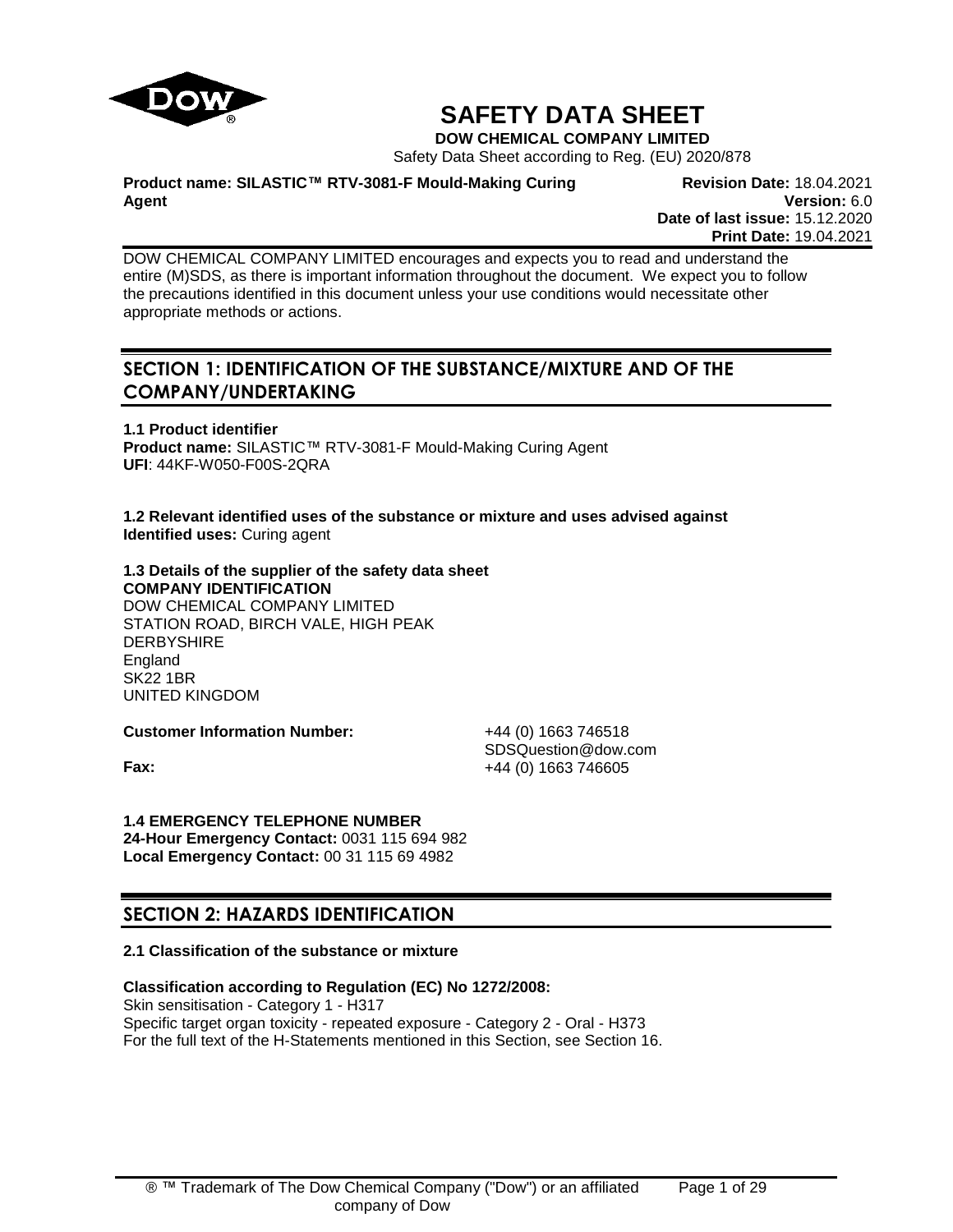## **2.2 Label elements**

**Labelling according to Regulation (EC) No 1272/2008:**

## **Hazard pictograms**



## **Signal word: WARNING**

#### **Hazard statements**

| H317 | May cause an allergic skin reaction.                                       |
|------|----------------------------------------------------------------------------|
| H373 | May cause damage to organs (Bladder, Kidney) through prolonged or repeated |
|      | exposure if swallowed.                                                     |

## **Precautionary statements**

| P260             | Do not breathe dust/fume/gas/mist/vapours/spray.                          |
|------------------|---------------------------------------------------------------------------|
| P280             | Wear protective gloves.                                                   |
| P314             | Get medical advice/ attention if you feel unwell.                         |
| $P333 + P313$    | If skin irritation or rash occurs: Get medical advice/attention.          |
| $P362 + P364$    | Take off contaminated clothing and wash it before reuse.                  |
| P <sub>501</sub> | Dispose of contents and/or container to an approved waste disposal plant. |
|                  |                                                                           |

**Contains** Trimethoxyphenylsilane; Bis[(2-ethyl-2,5-dimethylhexanoyl)oxy](dimethyl)stannane

## **2.3 Other hazards**

This product contains no substances assessed to be PBT or vPvB at levels of 0.1% or higher.

Endocrine disrupting properties

| Environment:  | The substance/mixture does not contain components considered to have<br>endocrine disrupting properties according to REACH Article 57(f) or Commission<br>Delegated regulation (EU) 2017/2100 or Commission Regulation (EU) 2018/605 |
|---------------|--------------------------------------------------------------------------------------------------------------------------------------------------------------------------------------------------------------------------------------|
|               | at levels of 0.1% or higher.                                                                                                                                                                                                         |
| Human Health: | The substance/mixture does not contain components considered to have<br>endocrine disrupting properties according to REACH Article 57(f) or Commission<br>Delegated regulation (EU) 2017/2100 or Commission Regulation (EU) 2018/605 |
|               | at levels of 0.1% or higher.                                                                                                                                                                                                         |

## **SECTION 3: COMPOSITION/INFORMATION ON INGREDIENTS**

#### **Chemical nature:** Curing agent **3.2 Mixtures**

This product is a mixture.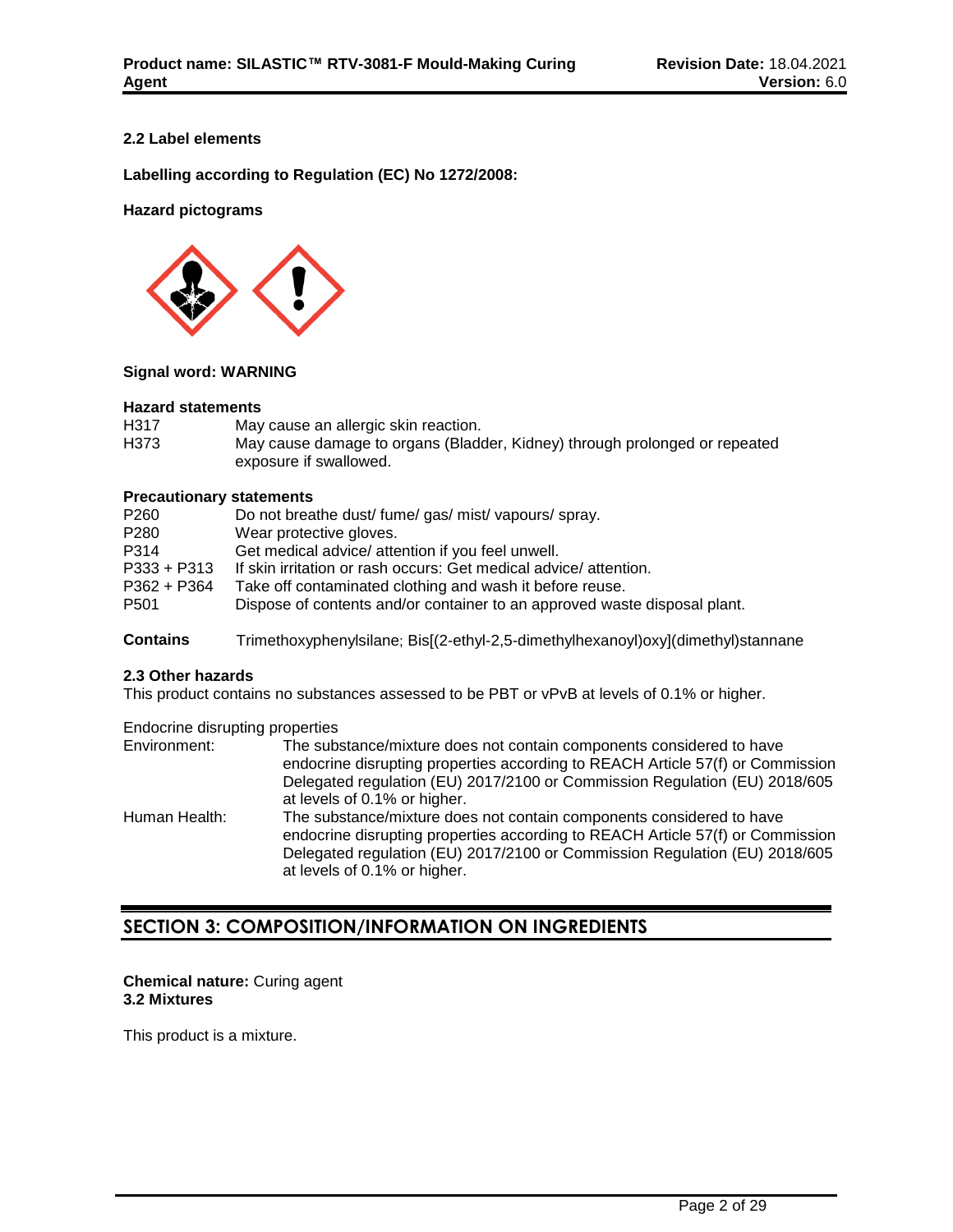| <b>CASRN/</b><br>EC-No./<br>Index-No.                                       | <b>REACH</b><br><b>Registration</b><br><b>Number</b> | <b>Concentration</b>                                                             | Component                                                            | <b>Classification:</b><br><b>REGULATION (EC) No</b><br>1272/2008                                                                                                                                                                                                                                                                                                                                                                                  |
|-----------------------------------------------------------------------------|------------------------------------------------------|----------------------------------------------------------------------------------|----------------------------------------------------------------------|---------------------------------------------------------------------------------------------------------------------------------------------------------------------------------------------------------------------------------------------------------------------------------------------------------------------------------------------------------------------------------------------------------------------------------------------------|
|                                                                             |                                                      |                                                                                  |                                                                      |                                                                                                                                                                                                                                                                                                                                                                                                                                                   |
| <b>CASRN</b><br>2996-92-1<br>EC-No.<br>221-066-9<br>Index-No.               |                                                      | 01-2119964479-19  >= 10.0 - <= 13.0 %   Trimethoxyphenylsil   Flam. Liq. 3; H226 | ane                                                                  | Acute Tox. 4; H302<br><b>STOT RE 2; H373</b><br>(Bladder, Kidney)<br>Acute toxicity estimate<br>Acute oral toxicity:<br>1,049 mg/kg<br>Acute dermal toxicity:<br>2,471 mg/kg                                                                                                                                                                                                                                                                      |
| <b>CASRN</b><br>68928-76-7<br>EC-No.<br>273-028-6<br>Index-No.              | 01-2120770324-57                                     | $>= 5.0 - 5.0$ %                                                                 | Bis[(2-ethyl-2,5-<br>dimethylhexanoyl)o<br>xy](dimethyl)stanna<br>ne | Acute Tox. 4; H302<br>Skin Irrit. 2; H315<br>Skin Sens. 1A; H317<br>Aquatic Chronic 3; H412<br>Acute toxicity estimate<br>Acute oral toxicity:<br>892 mg/kg<br>Acute dermal toxicity:<br>> 2,000 mg/kg                                                                                                                                                                                                                                            |
| <b>CASRN</b><br>67-56-1<br>EC-No.<br>200-659-6<br>Index-No.<br>603-001-00-X |                                                      | $>= 0.09 - \le 0.38$ % methanol                                                  |                                                                      | Flam. Liq. 2; H225<br>Acute Tox. 3; H301<br>Acute Tox. 3; H331<br>Acute Tox. 3; H311<br><b>STOT SE 1; H370</b><br>(Eyes, Central nervous<br>system)<br>specific concentration limit<br>STOT SE 1; H370<br>$>= 10 \%$<br><b>STOT SE 2; H371</b><br>$3 - 10\%$<br>Acute toxicity estimate<br>Acute oral toxicity:<br>$> 5,000$ mg/kg<br>340 mg/kg<br>Acute inhalation toxicity:<br>3 mg/l, 4 Hour, vapour<br>Acute dermal toxicity:<br>15,800 mg/kg |
| <b>CASRN</b><br>681-84-5<br>EC-No.<br>211-656-4<br>Index-No.                |                                                      | $= 0.14 %$                                                                       | Tetramethyl<br>orthosilicate                                         | Flam. Liq. 3; H226<br>Acute Tox. 1; H330<br>Skin Irrit. 2; H315<br>Eye Dam. 1; H318<br><b>STOT RE 1; H372</b><br>(Respiratory system)                                                                                                                                                                                                                                                                                                             |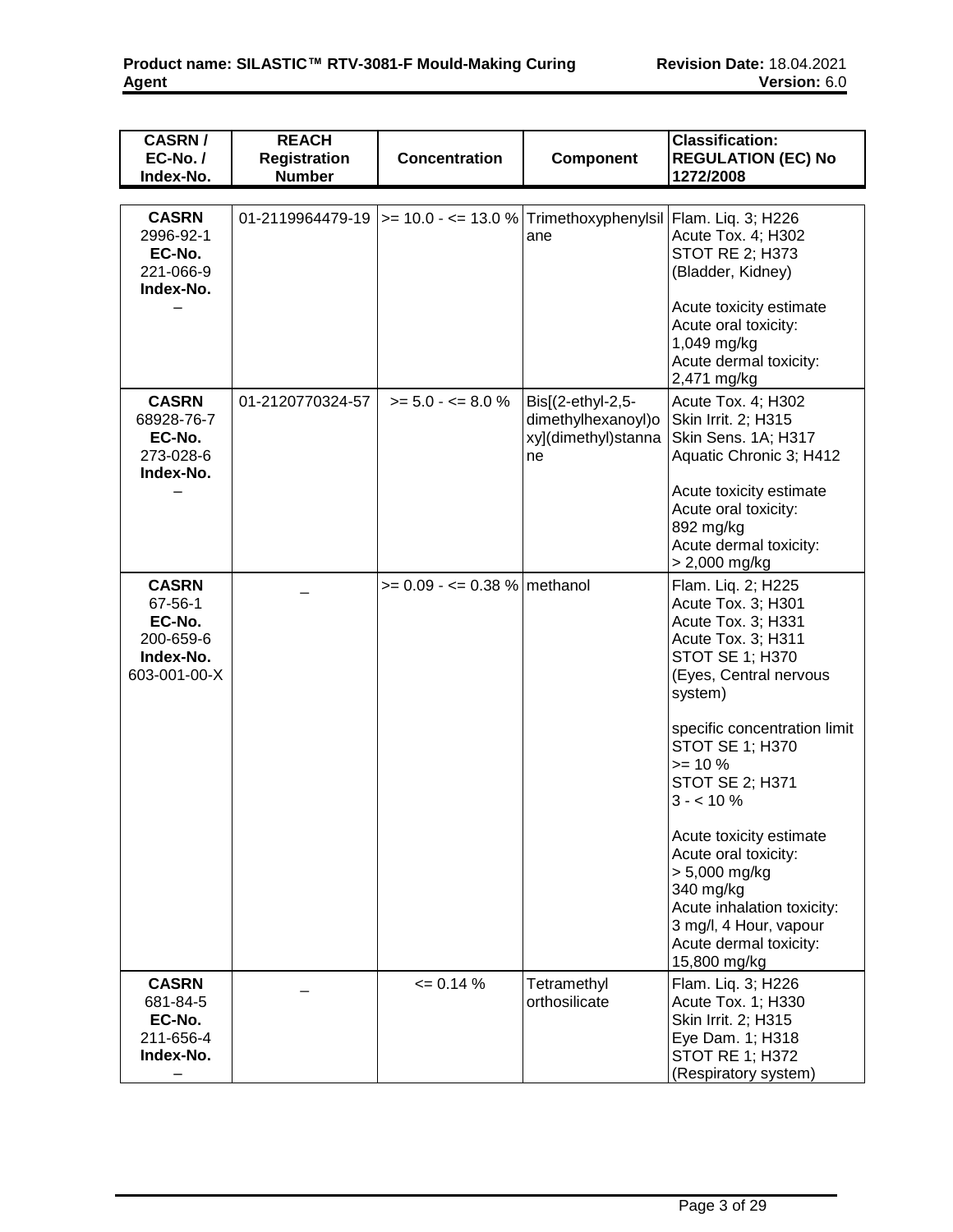|                                                                |                                       |                             | Acute toxicity estimate<br>Acute oral toxicity:<br>$> 2,500$ mg/kg<br>Acute inhalation toxicity:<br>0.392 mg/l, 4 Hour, vapour                                                                                                                                                                      |
|----------------------------------------------------------------|---------------------------------------|-----------------------------|-----------------------------------------------------------------------------------------------------------------------------------------------------------------------------------------------------------------------------------------------------------------------------------------------------|
| <b>CASRN</b><br>18406-41-2<br>EC-No.<br>242-285-6<br>Index-No. | $>= 0.015 - \le 0.022$   1,2-Bis<br>% | (trimethoxysilyl)<br>ethane | Acute Tox. 4; H302<br>Acute Tox. 1; H330<br>Skin Irrit. 2; H315<br>Eye Irrit. 2; H319<br><b>STOT RE 1; H372</b><br>(Nasal inner lining,<br>Respiratory system, Eyes)<br>Acute toxicity estimate<br>Acute oral toxicity:<br>$1,910$ mg/kg<br>Acute inhalation toxicity:<br>0.03 mg/l, 4 Hour, vapour |

For the full text of the H-Statements mentioned in this Section, see Section 16.

## **SECTION 4: FIRST AID MEASURES**

## **4.1 Description of first aid measures**

## **General advice:**

First Aid responders should pay attention to self-protection and use the recommended protective clothing (chemical resistant gloves, splash protection). If potential for exposure exists refer to Section 8 for specific personal protective equipment.

**Inhalation:** Move person to fresh air and keep comfortable for breathing; consult a physician.

**Skin contact:** Remove material from skin immediately by washing with soap and plenty of water. Remove contaminated clothing and shoes while washing. Seek medical attention if irritation or rash occurs. Wash clothing before reuse. Discard items which cannot be decontaminated, including leather articles such as shoes, belts and watchbands. Suitable emergency safety shower facility should be available in work area.

**Eye contact:** Flush eyes thoroughly with water for several minutes. Remove contact lenses after the initial 1-2 minutes and continue flushing for several additional minutes. If effects occur, consult a physician, preferably an ophthalmologist. Suitable emergency eye wash facility should be available in work area.

**Ingestion:** If swallowed, seek medical attention. Do not induce vomiting unless directed to do so by medical personnel.

## **4.2 Most important symptoms and effects, both acute and delayed:**

Aside from the information found under Description of first aid measures (above) and Indication of immediate medical attention and special treatment needed (below), any additional important symptoms and effects are described in Section 11: Toxicology Information.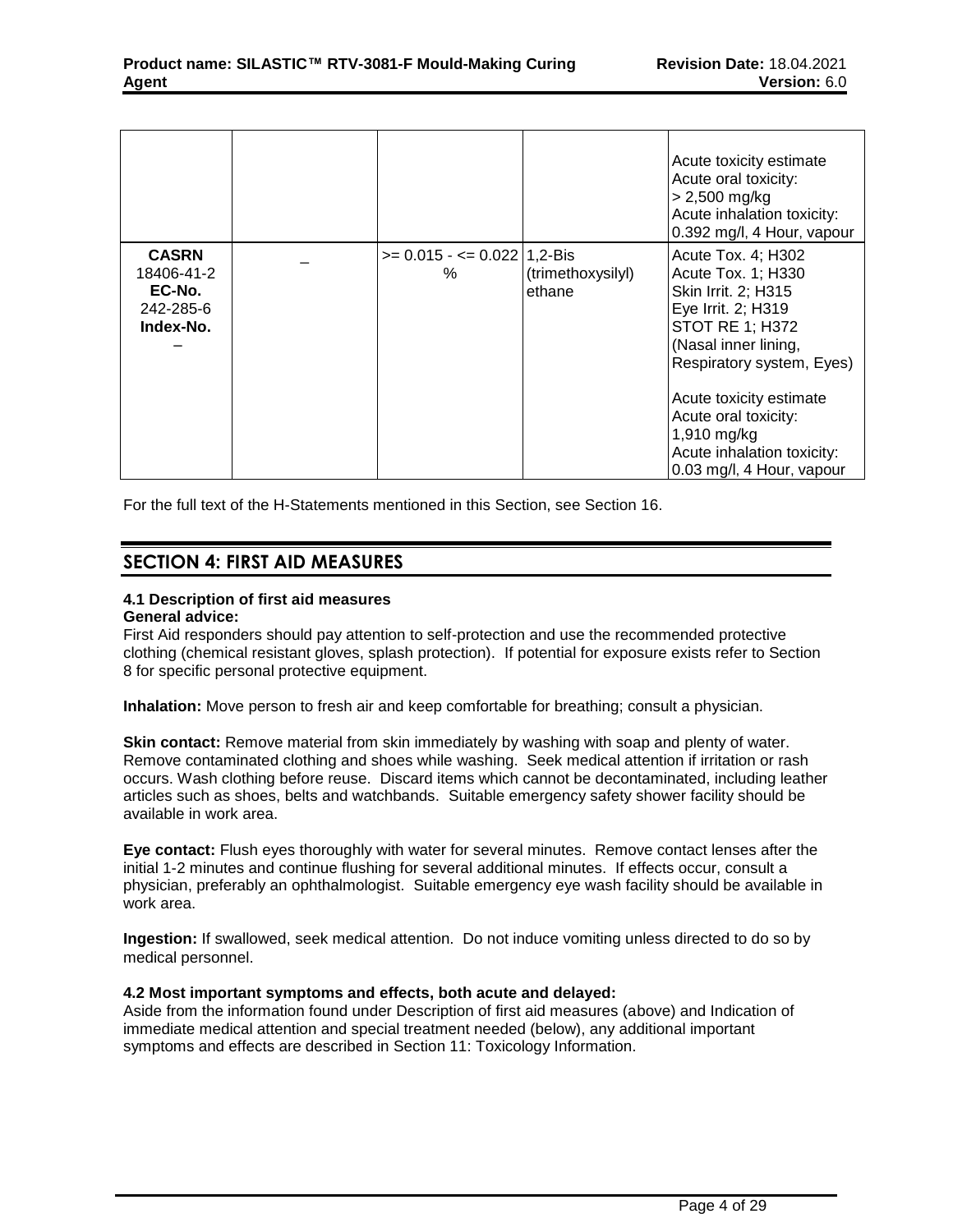#### **4.3 Indication of any immediate medical attention and special treatment needed**

**Notes to physician:** May cause asthma-like (reactive airways) symptoms. Bronchodilators, expectorants, antitussives and corticosteroids may be of help. No specific antidote. Treatment of exposure should be directed at the control of symptoms and the clinical condition of the patient. Repeated excessive exposure may aggravate preexisting lung disease.

## **SECTION 5: FIREFIGHTING MEASURES**

### **5.1 Extinguishing media**

**Suitable extinguishing media:** Alcohol-resistant foam. Dry sand. Dry chemical.

**Unsuitable extinguishing media:** High volume water jet. Do not use direct water stream..

#### **5.2 Special hazards arising from the substance or mixture**

**Hazardous combustion products:** Carbon oxides. Silicon oxides. Formaldehyde. Metal oxides. Nitrogen oxides (NOx).

**Unusual Fire and Explosion Hazards:** Flash back possible over considerable distance.. Exposure to combustion products may be a hazard to health.. Closed containers may rupture via pressure build-up when exposed to fire or extreme heat.. Vapours may form explosive mixtures with air..

#### **5.3 Advice for firefighters**

**Fire Fighting Procedures:** Use water spray to cool unopened containers.. Evacuate area.. Collect contaminated fire extinguishing water separately. This must not be discharged into drains.. Fire residues and contaminated fire extinguishing water must be disposed of in accordance with local regulations.. Contain fire water run-off if possible. Fire water run-off, if not contained, may cause environmental damage.. Use water spray to cool fire exposed containers and fire affected zone until fire is out and danger of reignition has passed.. Do not use a solid water stream as it may scatter and spread fire..

Use extinguishing measures that are appropriate to local circumstances and the surrounding environment. Remove undamaged containers from fire area if it is safe to do so.

**Special protective equipment for firefighters:** In the event of fire, wear self-contained breathing apparatus.. Use personal protective equipment..

## **SECTION 6: ACCIDENTAL RELEASE MEASURES**

**6.1 Personal precautions, protective equipment and emergency procedures:** Remove all sources of ignition. Use personal protective equipment. Follow safe handling advice and personal protective equipment recommendations.

**6.2 Environmental precautions:** Do not release the product to the aquatic environment above defined regulatory levels Prevent further leakage or spillage if safe to do so. Prevent spreading over a wide area (e.g. by containment or oil barriers). Retain and dispose of contaminated wash water. Local authorities should be advised if significant spillages cannot be contained.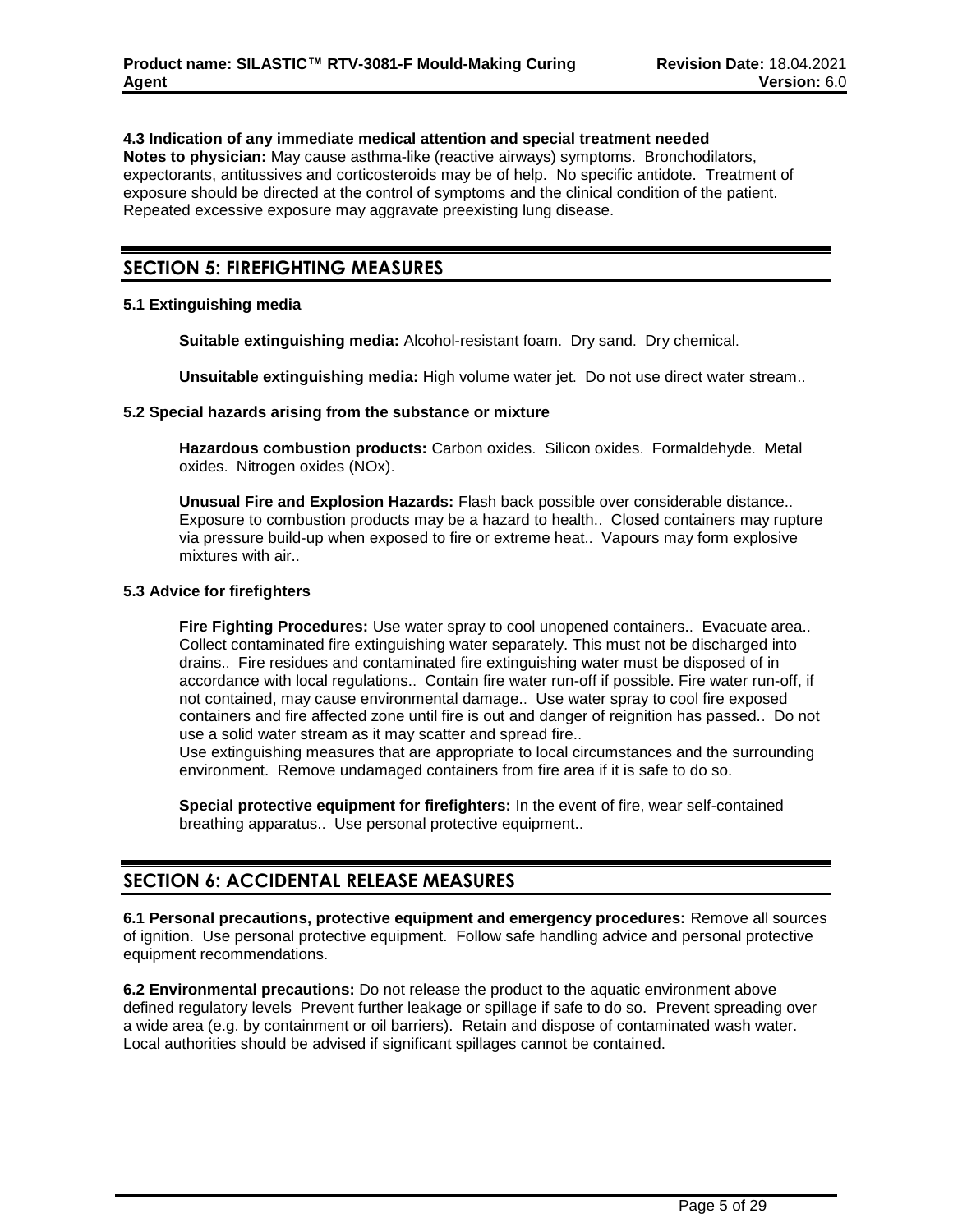**6.3 Methods and materials for containment and cleaning up:** Non-sparking tools should be used. Soak up with inert absorbent material. Suppress (knock down) gases/vapours/mists with a water spray jet. Clean up remaining materials from spill with suitable absorbant. Local or national regulations may apply to releases and disposal of this material, as well as those materials and items employed in the cleanup of releases. You will need to determine which regulations are applicable. For large spills, provide dyking or other appropriate containment to keep material from spreading. If dyked material can be pumped, store recovered material in appropriate container.

### **6.4 Reference to other sections:**

See sections: 7, 8, 11, 12 and 13.

## **SECTION 7: HANDLING AND STORAGE**

**7.1 Precautions for safe handling:** Do not get on skin or clothing. Avoid inhalation of vapour or mist. Avoid contact with eyes. Do not swallow. Keep container tightly closed. Keep away from heat and sources of ignition. Take precautionary measures against static discharges. Take care to prevent spills, waste and minimize release to the environment. Handle in accordance with good industrial hygiene and safety practice. CONTAINERS MAY BE HAZARDOUS WHEN EMPTY. Since emptied containers retain product residue follow all (M)SDS and label warnings even after container is emptied. Use with local exhaust ventilation. See Engineering measures under EXPOSURE CONTROLS/PERSONAL PROTECTION section.

**7.2 Conditions for safe storage, including any incompatibilities:** Keep in properly labelled containers. Keep tightly closed. Keep in a cool, well-ventilated place. Store in accordance with the particular national regulations. Keep away from heat and sources of ignition.

Do not store with the following product types: Strong oxidizing agents. Explosives. Gases. Unsuitable materials for containers**:** None known.

**7.3 Specific end use(s):** See the technical data sheet on this product for further information.

## **SECTION 8: EXPOSURE CONTROLS/PERSONAL PROTECTION**

## **8.1 Control parameters**

If exposure limits exist, they are listed below. If no exposure limits are displayed, then no values are applicable

| Component                   | <b>Regulation</b>                                                                                | <b>Type of listing</b>                                                           | Value                         |  |  |  |  |
|-----------------------------|--------------------------------------------------------------------------------------------------|----------------------------------------------------------------------------------|-------------------------------|--|--|--|--|
| Trimethoxyphenylsilane      | Dow IHG                                                                                          | TWA                                                                              | 5 ppm                         |  |  |  |  |
| Bis[(2-ethyl-2,5-           | <b>ACGIH</b>                                                                                     | TWA                                                                              | $0.1$ mg/m $3$<br>. Tin       |  |  |  |  |
| dimethylhexanoyl)oxy](dimet |                                                                                                  |                                                                                  |                               |  |  |  |  |
| hyl)stannane                |                                                                                                  |                                                                                  |                               |  |  |  |  |
|                             | Further information: A4: Not classifiable as a human carcinogen; Skin: Danger of                 |                                                                                  |                               |  |  |  |  |
|                             | cutaneous absorption                                                                             |                                                                                  |                               |  |  |  |  |
|                             | <b>ACGIH</b>                                                                                     | <b>STEL</b>                                                                      | $0.2 \text{ mg/m}$ 3<br>. Tin |  |  |  |  |
|                             |                                                                                                  | Further information: A4: Not classifiable as a human carcinogen; Skin: Danger of |                               |  |  |  |  |
|                             | cutaneous absorption                                                                             |                                                                                  |                               |  |  |  |  |
|                             | GB EH40                                                                                          | TWA                                                                              | $0.1 \text{ mg/m}$ 3<br>. Tin |  |  |  |  |
|                             | Further information: Sk: Can be absorbed through the skin. The assigned substances               |                                                                                  |                               |  |  |  |  |
|                             | are those for which there are concerns that dermal absorption will lead to systemic<br>toxicity. |                                                                                  |                               |  |  |  |  |
|                             |                                                                                                  | <b>STEL</b>                                                                      |                               |  |  |  |  |
|                             | GB EH40                                                                                          |                                                                                  | $0.2 \text{ mg/m}$ 3<br>. Tin |  |  |  |  |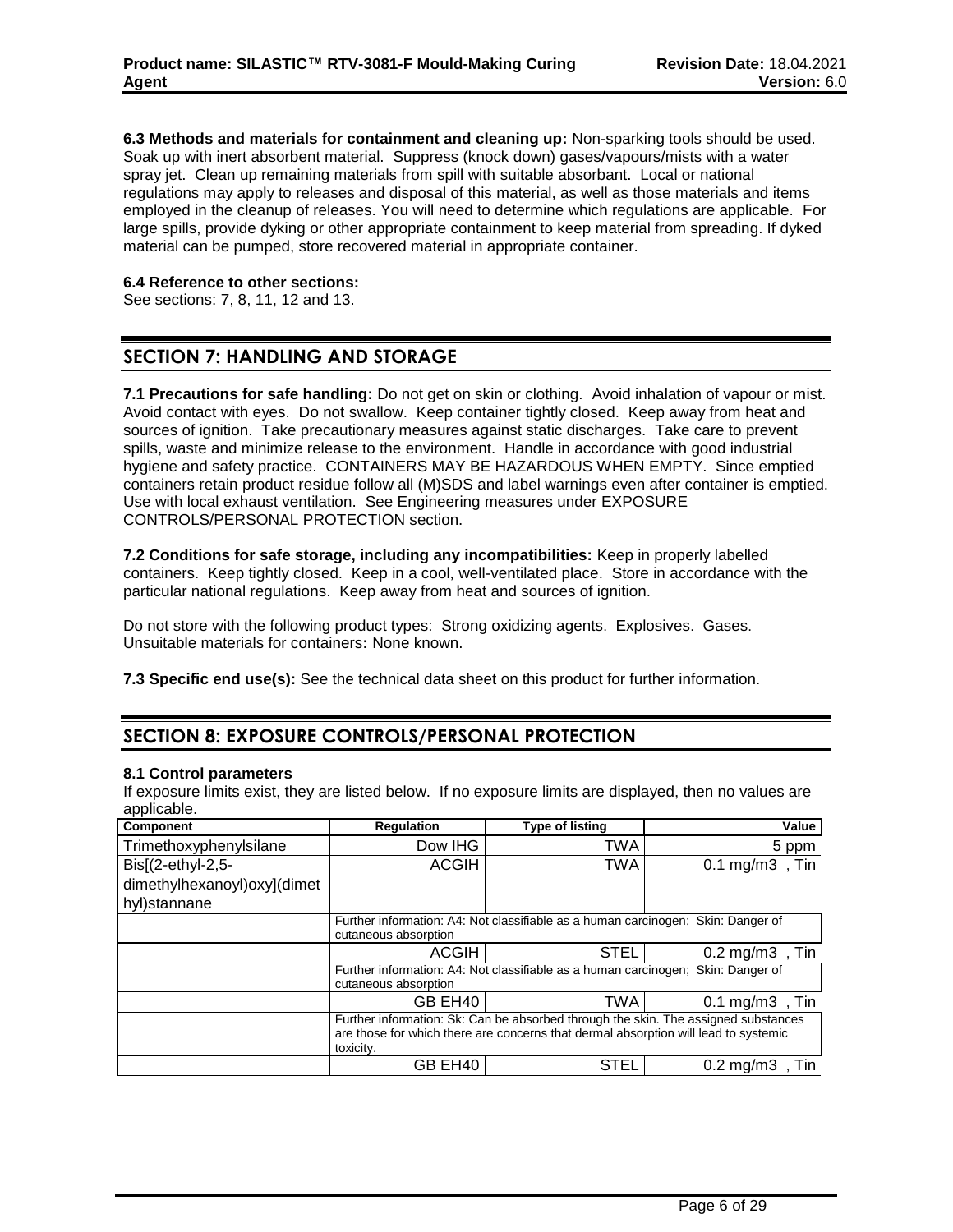|                                     | Further information: Sk: Can be absorbed through the skin. The assigned substances<br>are those for which there are concerns that dermal absorption will lead to systemic<br>toxicity. |                                                                                         |                        |  |  |  |  |
|-------------------------------------|----------------------------------------------------------------------------------------------------------------------------------------------------------------------------------------|-----------------------------------------------------------------------------------------|------------------------|--|--|--|--|
| methanol                            | <b>ACGIH</b>                                                                                                                                                                           | <b>TWA</b>                                                                              | 200 ppm                |  |  |  |  |
|                                     |                                                                                                                                                                                        | Further information: Skin: Danger of cutaneous absorption                               |                        |  |  |  |  |
|                                     | <b>ACGIH</b>                                                                                                                                                                           | STEL                                                                                    | 250 ppm                |  |  |  |  |
|                                     |                                                                                                                                                                                        | Further information: Skin: Danger of cutaneous absorption                               |                        |  |  |  |  |
|                                     | 2006/15/EC                                                                                                                                                                             | TWA                                                                                     | 260 mg/m3 200 ppm      |  |  |  |  |
|                                     | through the skin                                                                                                                                                                       | Further information: Indicative: skin: Identifies the possibility of significant uptake |                        |  |  |  |  |
|                                     | GB EH40<br><b>TWA</b><br>266 mg/m3 200 ppm                                                                                                                                             |                                                                                         |                        |  |  |  |  |
|                                     | Further information: Sk: Can be absorbed through the skin. The assigned substances<br>are those for which there are concerns that dermal absorption will lead to systemic<br>toxicity. |                                                                                         |                        |  |  |  |  |
|                                     | GB EH40<br><b>STEL</b><br>333 mg/m3 250 ppm                                                                                                                                            |                                                                                         |                        |  |  |  |  |
|                                     | Further information: Sk: Can be absorbed through the skin. The assigned substances<br>are those for which there are concerns that dermal absorption will lead to systemic<br>toxicity. |                                                                                         |                        |  |  |  |  |
| Tetramethyl orthosilicate           | <b>ACGIH</b>                                                                                                                                                                           | TWA                                                                                     | 1 ppm                  |  |  |  |  |
| 1,2-Bis (trimethoxysilyl)<br>ethane | Dow IHG                                                                                                                                                                                | <b>TWA</b>                                                                              | 0.15 Parts per billion |  |  |  |  |
|                                     | Dow IHG                                                                                                                                                                                | STEL                                                                                    | 1 Parts per billion    |  |  |  |  |
| propan-1-ol                         | <b>ACGIH</b>                                                                                                                                                                           | <b>TWA</b>                                                                              | 100 ppm                |  |  |  |  |
|                                     |                                                                                                                                                                                        | Further information: A4: Not classifiable as a human carcinogen                         |                        |  |  |  |  |
|                                     | GB EH40                                                                                                                                                                                | <b>STEL</b>                                                                             | 625 mg/m3 250 ppm      |  |  |  |  |
|                                     | Further information: Sk: Can be absorbed through the skin. The assigned substances<br>are those for which there are concerns that dermal absorption will lead to systemic<br>toxicity. |                                                                                         |                        |  |  |  |  |
|                                     | GB EH40                                                                                                                                                                                | <b>TWA</b>                                                                              | 500 mg/m3 200 ppm      |  |  |  |  |
|                                     | Further information: Sk: Can be absorbed through the skin. The assigned substances<br>are those for which there are concerns that dermal absorption will lead to systemic<br>toxicity. |                                                                                         |                        |  |  |  |  |

The following substance(s), which have Occupational Exposure Limit(s) (OEL), may be formed during handling or processing:, Methanol., Propyl alcohol

| <b>Biological occupational exposure limits</b> |                      |              |
|------------------------------------------------|----------------------|--------------|
| $\Gamma$ camponento                            | $CAC$ N <sub>o</sub> | $C_{\alpha}$ |

| <b>Components</b> | CAS-No. | <b>Control</b> | <b>Biological Sampling</b> |           | Permissible       | <b>Basis</b> |
|-------------------|---------|----------------|----------------------------|-----------|-------------------|--------------|
|                   |         | parameters     | specimen                   | time      | concentration     |              |
| methanol          | 67-56-1 | Methanol       | Urine                      | End of    | $15 \text{ mg/l}$ | <b>ACGIH</b> |
|                   |         |                |                            | shift (As |                   | <b>BEI</b>   |
|                   |         |                |                            | soon as   |                   |              |
|                   |         |                |                            | possible  |                   |              |
|                   |         |                |                            | after     |                   |              |
|                   |         |                |                            | exposure  |                   |              |
|                   |         |                |                            | ceases)   |                   |              |

## **Recommended monitoring procedures**

Monitoring of the concentration of substances in the breathing zone of workers or in the general workplace may be required to confirm compliance with the Occupational Exposure Limits and the adequacy of exposure controls. For some substances biological monitoring may also be appropriate. Validated exposure measurement methods should be applied by a competent person and samples should be analysed by an accredited laboratory.

Reference should be made to monitoring standards, such as the following: European Standard EN 689 (Workplace atmospheres - Guidance for the assessment of exposure by inhalation to chemical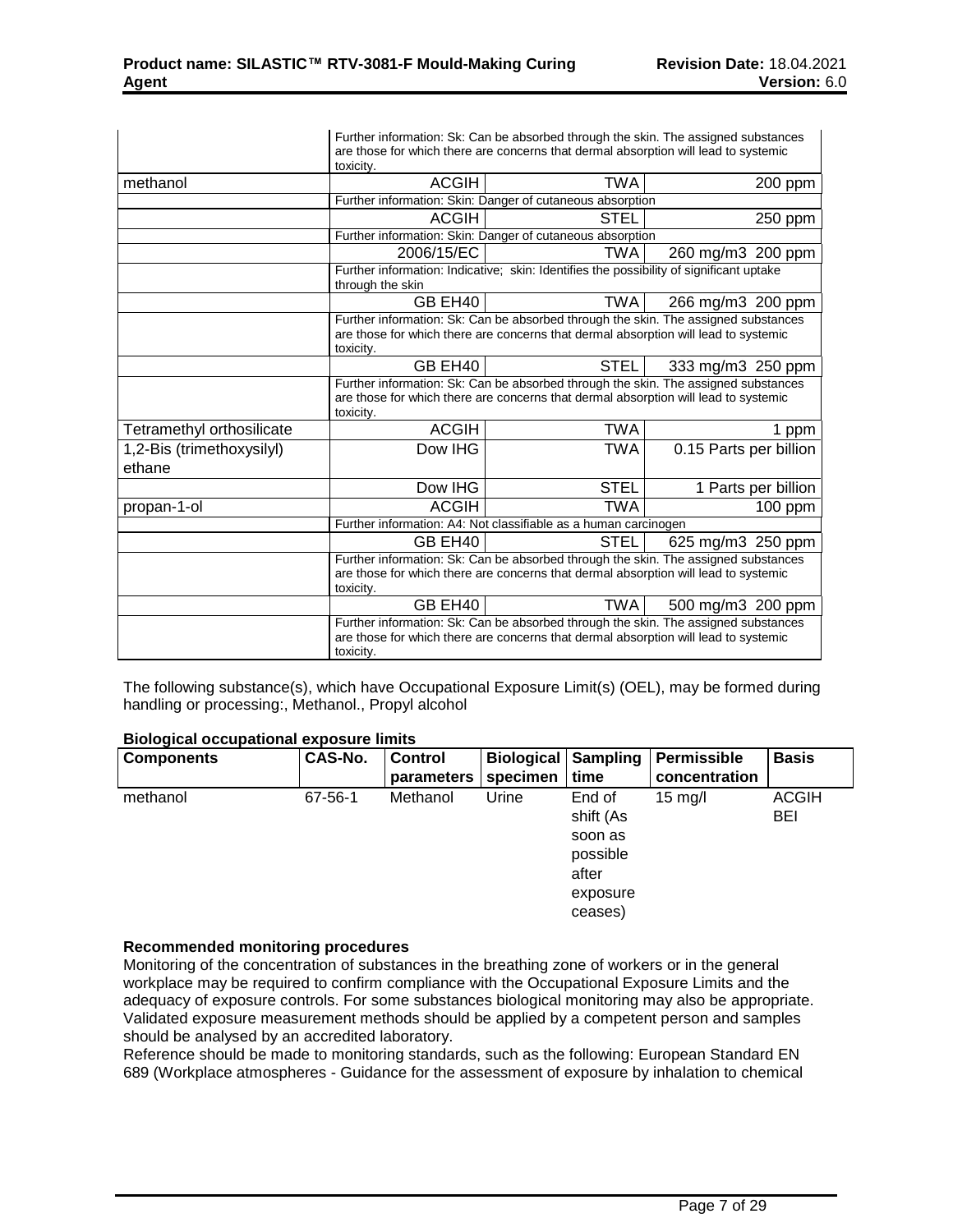agents for comparison with limit values and measurement strategy); European Standard EN 14042 (Workplace atmospheres - Guide for the application and use of procedures for the assessment of exposure to chemical and biological agents); European Standard EN 482 (Workplace atmospheres - General requirements for the performance of procedures for the measurement of chemical agents). Reference to national guidance documents for methods for the determination of hazardous substances will also be required.

Examples of sources of recommended exposure measurement methods are given below or contact the supplier. Further national methods may be available.

National Institute of Occupational Safety and Health (NIOSH), USA: Manual of Analytical Methods. Occupational Safety and Health Administration (OSHA), USA: Sampling and Analytical Methods. Health and Safety Executive (HSE), United Kingdom: Methods for the Determination of Hazardous Substances.

Institut für Arbeitsschutz Deutschen Gesetzlichen Unfallversicherung (IFA), Germany. L'Institut National de Recherche et de Securité, (INRS), France.

## **Derived No Effect Level**

Trimethoxyphenylsilane

#### **Workers**

| <b>Acute systemic effects</b> |            |        | <b>Acute local effects</b> | Long-term systemic<br>effects |            | Long-term local effects |            |  |  |
|-------------------------------|------------|--------|----------------------------|-------------------------------|------------|-------------------------|------------|--|--|
| Dermal                        | Inhalation | Dermal | Inhalation                 | Dermal                        | Inhalation | Dermal                  | Inhalation |  |  |
| $2.5 \text{ mg/kg}$           | 40.2       | n.a.   | n.a.                       | $2.5 \text{ mg/kg}$           | 40.2       | n.a.                    | n.a.       |  |  |
| bw/day                        | mq/m3      |        |                            | bw/day                        | mq/m3      |                         |            |  |  |

## **Consumers**

| <b>Acute systemic effects</b> |                 | <b>Acute local effects</b> |      |        | Long-term systemic effects |                 | Long-term local<br>effects |                 |        |                   |  |
|-------------------------------|-----------------|----------------------------|------|--------|----------------------------|-----------------|----------------------------|-----------------|--------|-------------------|--|
|                               | Dermal          | Inhalation                 | Oral | Dermal | <b>Inhalation</b>          | Dermal          | Inhalation                 | Oral            | Dermal | <b>Inhalation</b> |  |
|                               | 33.3            | 10                         | n.a. | n.a.   | n.a.                       |                 | 10                         | 0.7             | n.a.   | n.a.              |  |
|                               | mg/kg<br>bw/day | mg/m3                      |      |        |                            | mg/kg<br>bw/day | ma/m3                      | mg/kg<br>bw/day |        |                   |  |

## methanol

**Workers**

| <b>Acute systemic effects</b> |            | <b>Acute local effects</b> |            | Long-term systemic<br>effects |            | Long-term local effects |            |
|-------------------------------|------------|----------------------------|------------|-------------------------------|------------|-------------------------|------------|
| Dermal                        | Inhalation | Dermal                     | Inhalation | Dermal                        | Inhalation | Dermal                  | Inhalation |
| 40 mg/kg                      | 260        | n.a.                       | 260        | 40 mg/kg                      | 260        | n.a.                    | 260 mg/m3  |
| bw/day                        | mq/m3      |                            | mq/m3      | bw/dav                        | mq/m3      |                         |            |

## **Consumers**

| <b>Acute systemic effects</b> |                   | <b>Acute local effects</b> |        | Long-term systemic effects |         |            | Long-term local<br>effects |        |            |
|-------------------------------|-------------------|----------------------------|--------|----------------------------|---------|------------|----------------------------|--------|------------|
| Dermal                        | <b>Inhalation</b> | Oral                       | Dermal | Inhalation                 | Dermal  | Inhalation | Oral                       | Dermal | Inhalation |
| 8 mg/kg                       | 50                | 8 mg/kg                    | n.a.   | 50                         | 8 mg/kg | 50         | 8 mg/kg                    | n.a.   | 50         |
| bw/day                        | ma/m3             | bw/dav                     |        | ma/m3                      | bw/day  | ma/m3      | bw/dav                     |        | mq/m3      |

## Tetramethyl orthosilicate

#### **Workers**

| Acute systemic effects |            | <b>Acute local effects</b> |            | Long-term systemic<br>effects |            | Long-term local effects |            |
|------------------------|------------|----------------------------|------------|-------------------------------|------------|-------------------------|------------|
| Dermal                 | Inhalation | Dermal                     | Inhalation | Dermal                        | Inhalation | Dermal                  | Inhalation |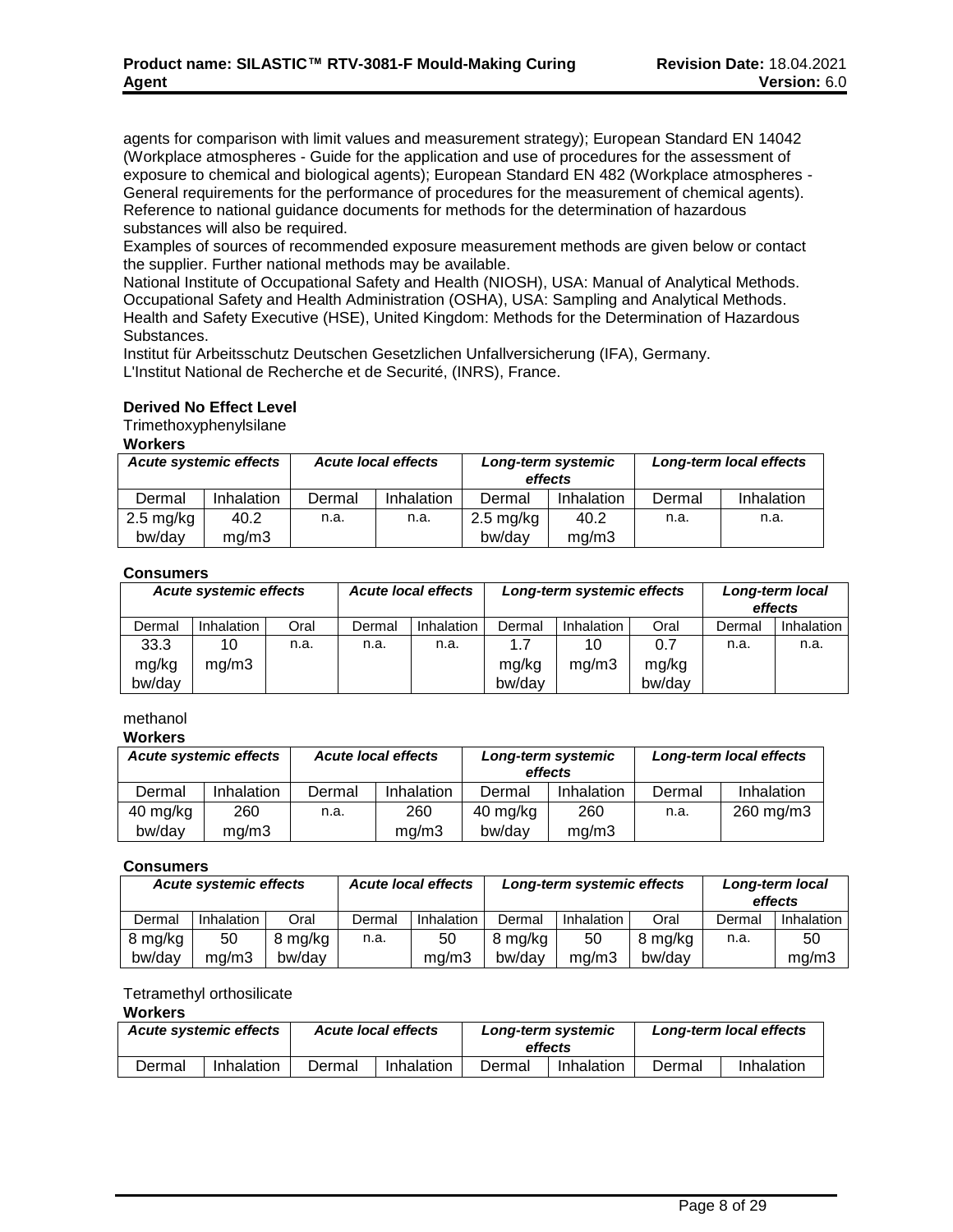| n.a. | н.а. | n.a. | n n<br>11.a. | $0.3$ mg/kg | n a<br>11.a. | n.a. | 93 mg/m3 |
|------|------|------|--------------|-------------|--------------|------|----------|
|      |      |      |              | bw/day      |              |      |          |

#### **Consumers**

| <b>Acute systemic effects</b> |            | <b>Acute local effects</b> |        | Long-term systemic effects |        |            | Long-term local<br>effects |        |            |
|-------------------------------|------------|----------------------------|--------|----------------------------|--------|------------|----------------------------|--------|------------|
| Dermal                        | Inhalation | Oral                       | Dermal | Inhalation                 | Dermal | Inhalation | Oral                       | Dermal | Inhalation |
| n.a.                          | n.a.       | n.a.                       | n.a.   | n.a.                       | n.a.   | n.a.       | n.a.                       | n.a.   | n.a.       |

## **Predicted No Effect Concentration**

#### Trimethoxyphenylsilane

| <b>Compartment</b>     | <b>PNEC</b>   |
|------------------------|---------------|
| Fresh water            | $0.24$ mg/l   |
| Marine water           | $0.024$ mg/l  |
| Fresh water sediment   | $0.24$ mg/kg  |
| Marine sediment        | $0.024$ mg/kg |
| Soil                   | $0.07$ mg/kg  |
| Sewage treatment plant | 74 mg/l       |

methanol

| <b>Compartment</b>       | <b>PNEC</b>         |
|--------------------------|---------------------|
| Fresh water              | 20.8 mg/l           |
| Marine water             | $2.08$ mg/l         |
| Intermittent use/release | 1540 mg/l           |
| Sewage treatment plant   | 100 mg/l            |
| Fresh water sediment     | 77 mg/kg            |
| Marine sediment          | $7.7 \text{ mg/kg}$ |
| Soil                     | $100$ mg/kg         |

#### Tetramethyl orthosilicate

| Compartment            | <b>PNEC</b>  |
|------------------------|--------------|
| Fresh water            | $5$ mg/l     |
| Marine water           | $0.5$ mg/l   |
| Fresh water sediment   | 4.44 mg/kg   |
| Marine sediment        | $0.44$ mg/kg |
| Soil                   | $0.99$ mg/kg |
| Sewage treatment plant | $> 1$ mg/l   |

## **8.2 Exposure controls**

**Engineering controls:** Use engineering controls to maintain airborne level below exposure limit requirements or guidelines. If there are no applicable exposure limit requirements or guidelines, use only with adequate ventilation. Local exhaust ventilation may be necessary for some operations.

#### **Individual protection measures**

**Eye/face protection:** Use safety glasses (with side shields). Safety glasses (with side shields) should be consistent with EN 166 or equivalent. **Skin protection**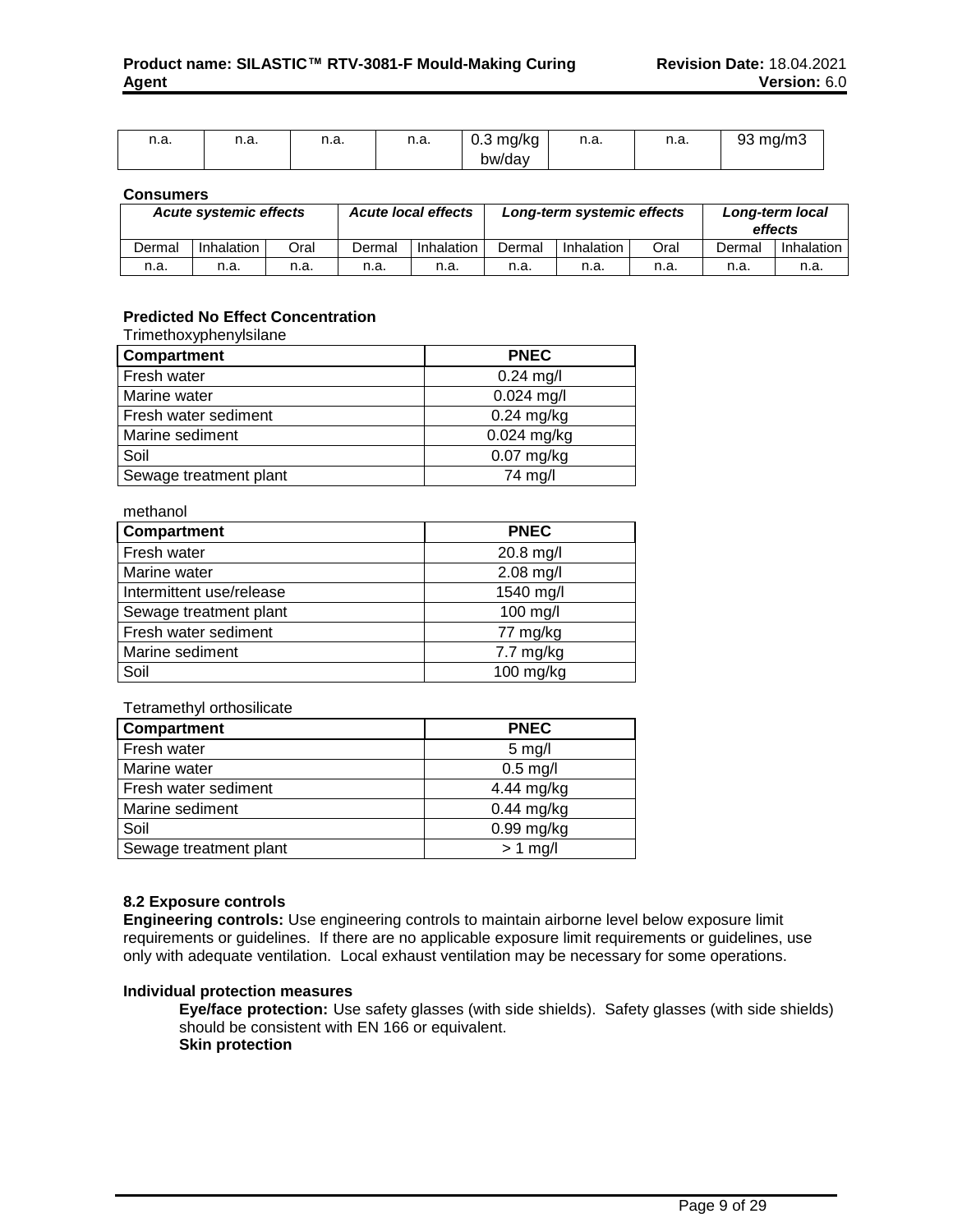**Hand protection:** Use chemical resistant gloves classified under Standard EN374: Protective gloves against chemicals and micro-organisms. Examples of preferred glove barrier materials include: Butyl rubber. Neoprene. Nitrile/butadiene rubber ("nitrile" or "NBR"). Ethyl vinyl alcohol laminate ("EVAL"). Polyvinyl chloride ("PVC" or "vinyl"). Viton. When prolonged or frequently repeated contact may occur, a glove with a protection class of 5 or higher (breakthrough time greater than 240 minutes according to EN 374) is recommended. When only brief contact is expected, a glove with a protection class of 3 or higher (breakthrough time greater than 60 minutes according to EN 374) is recommended. Glove thickness alone is not a good indicator of the level of protection a glove provides against a chemical substance as this level of protection is also highly dependent on the specific composition of the material that the glove is fabricated from. The thickness of the glove must, depending on model and type of material, generally be more than 0.35 mm to offer sufficient protection for prolonged and frequent contact with the substance. As an exception to this general rule it is known that multilayer laminate gloves may offer prolonged protection at thicknesses less than 0.35 mm. Other glove materials with a thickness of less than 0.35 mm may offer sufficient protection when only brief contact is expected. NOTICE: The selection of a specific glove for a particular application and duration of use in a workplace should also take into account all relevant workplace factors such as, but not limited to: Other chemicals which may be handled, physical requirements (cut/puncture protection, dexterity, thermal protection), potential body reactions to glove materials, as well as the instructions/specifications provided by the glove supplier.

**Other protection:** Use protective clothing chemically resistant to this material. Selection of specific items such as face shield, boots, apron, or full body suit will depend on the task.

**Respiratory protection:** Respiratory protection should be worn when there is a potential to exceed the exposure limit requirements or guidelines. If there are no applicable exposure limit requirements or guidelines, use an approved respirator. When respiratory protection is required, use an approved positive-pressure self-contained breathing apparatus or positivepressure airline with auxiliary self-contained air supply.

## **Environmental exposure controls**

See SECTION 7: Handling and storage and SECTION 13: Disposal considerations for measures to prevent excessive environmental exposure during use and waste disposal.

## **SECTION 9: PHYSICAL AND CHEMICAL PROPERTIES**

## **9.1 Information on basic physical and chemical properties**

**Appearance**

| <b>Physical state</b>                                    | liquid                                                      |
|----------------------------------------------------------|-------------------------------------------------------------|
| Color                                                    | Clear to slightly hazy, colourless                          |
| Odor                                                     | slight                                                      |
| <b>Odor Threshold</b>                                    | No data available                                           |
| pH                                                       | Not applicable, substance/mixture is non-soluble (in water) |
| <b>Melting point/freezing point</b>                      |                                                             |
| <b>Melting point/range</b>                               | No data available                                           |
| <b>Freezing point</b>                                    | not determined                                              |
| Boiling point or initial boiling point and boiling range |                                                             |
| Boiling point (760 mmHg)                                 | $>$ 35 °C                                                   |
|                                                          |                                                             |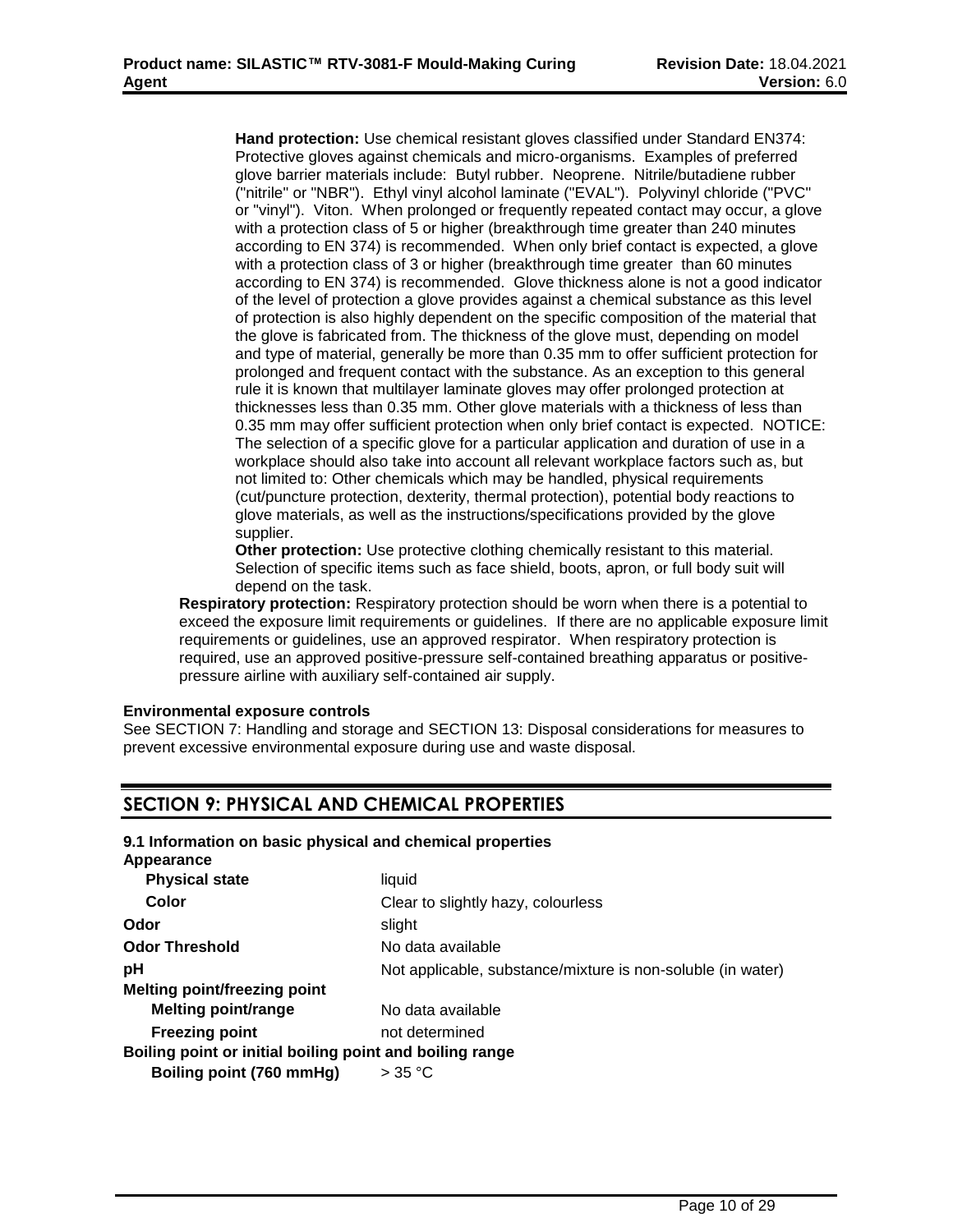| <b>Flash point</b>                                | Pensky-Martens closed cup 64 °C                             |
|---------------------------------------------------|-------------------------------------------------------------|
| <b>Flammability (solid, gas)</b>                  | Not applicable                                              |
| <b>Flammability (liquids)</b>                     | Not applicable                                              |
| <b>Lower explosion limit</b>                      | No data available                                           |
| <b>Upper explosion limit</b>                      | No data available                                           |
| <b>Vapor Pressure</b>                             | No data available                                           |
| <b>Relative Vapor Density (air = 1)</b>           | No data available                                           |
| <b>Relative Density (water = 1)</b>               | 0.969                                                       |
| Solubility(ies)                                   |                                                             |
| <b>Water solubility</b>                           | insoluble                                                   |
| <b>Partition coefficient: n-</b><br>octanol/water | not determined                                              |
| <b>Auto-ignition temperature</b>                  | No data available                                           |
| <b>Decomposition temperature</b>                  | No data available                                           |
| <b>Kinematic Viscosity</b>                        | No data available                                           |
| <b>Particle characteristics</b>                   |                                                             |
| <b>Particle size</b>                              | Not applicable                                              |
| 9.2 Other information                             |                                                             |
| <b>Molecular weight</b>                           | No data available                                           |
| <b>Dynamic Viscosity</b>                          | 40 mPa.s                                                    |
| <b>Explosive properties</b>                       | Not explosive                                               |
| <b>Oxidizing properties</b>                       | The substance or mixture is not classified as oxidizing.    |
| <b>Self-heating substances</b>                    | The substance or mixture is not classified as self heating. |
| <b>Metal corrosion rate</b>                       | Not corrosive to metals                                     |
| <b>Evaporation Rate (Butyl Acetate</b><br>$= 1$   | No data available                                           |

NOTE: The physical data presented above are typical values and should not be construed as a specification.

## **SECTION 10: STABILITY AND REACTIVITY**

**10.1 Reactivity:** Not classified as a reactivity hazard.

**10.2 Chemical stability:** Stable under normal conditions.

**10.3 Possibility of hazardous reactions:** Can react with strong oxidizing agents. Vapours may form explosive mixture with air. Combustible liquid.

**10.4 Conditions to avoid:** Heat, flames and sparks.

**10.5 Incompatible materials:** Avoid contact with oxidizing materials.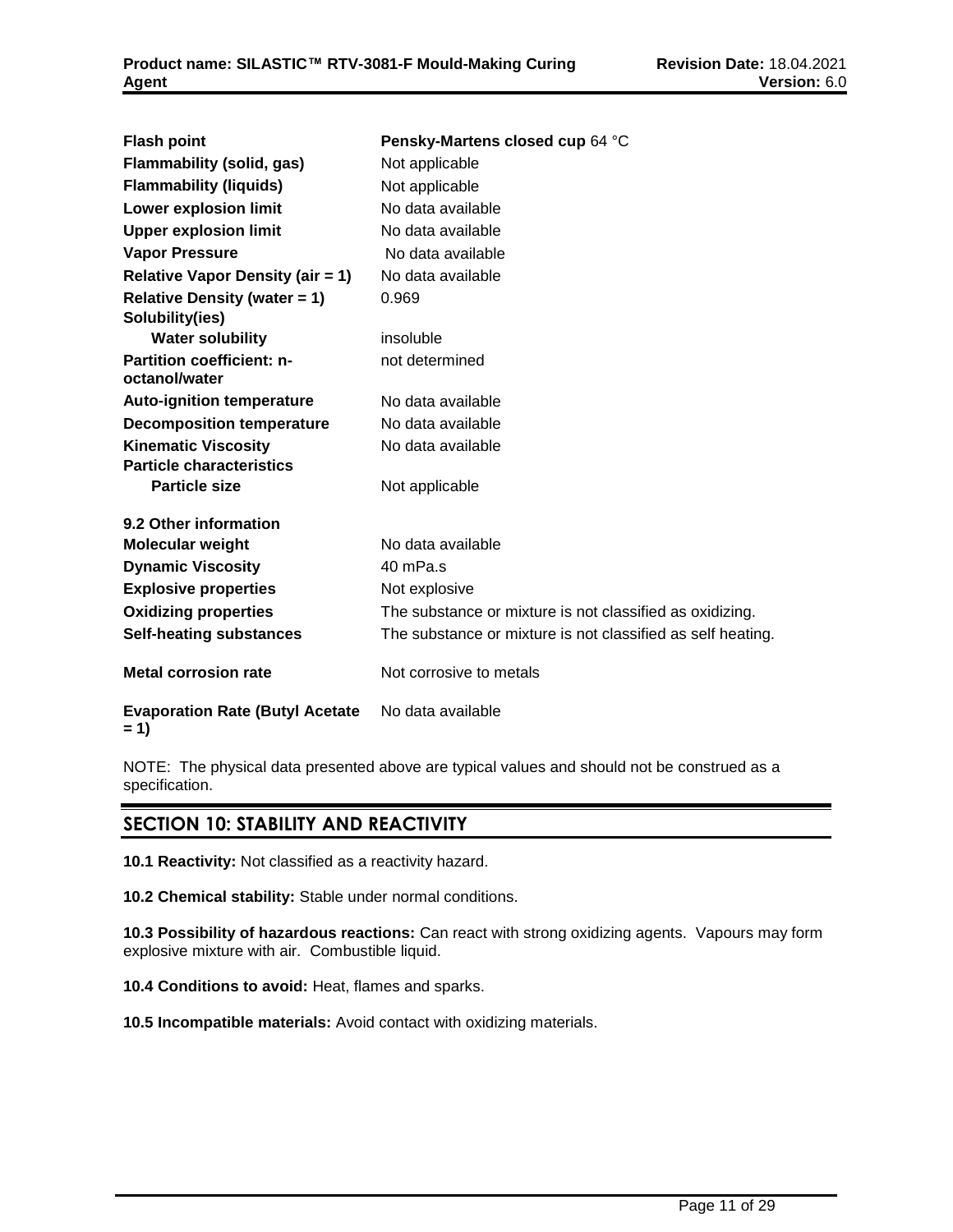## **10.6 Hazardous decomposition products:**

Decomposition products can include and are not limited to: Formaldehyde. Propyl alcohol. Methanol. Benzene.

## **SECTION 11: TOXICOLOGICAL INFORMATION**

*Toxicological information appears in this section when such data is available.*

#### **11.1 Information on hazard classes as defined in Regulation (EC) No 1272/2008**

#### **Information on likely routes of exposure**

Inhalation, Eye contact, Skin contact, Ingestion.

## **Acute toxicity (represents short term exposures with immediate effects - no chronic/delayed effects known unless otherwise noted)**

#### **Acute oral toxicity**

Low toxicity if swallowed. Small amounts swallowed incidentally as a result of normal handling operations are not likely to cause injury; however, swallowing larger amounts may cause injury. Swallowing may result in gastrointestinal irritation. May cause nausea and vomiting.

As product: Single dose oral LD50 has not been determined.

Based on information for component(s): LD50, > 4,000 mg/kg Estimated.

#### **Information for components:**

# **Trimethoxyphenylsilane**

Based on product testing: LD50, Rat, 1,049 mg/kg

This substance may hydrolyze to release Methanol. Methanol is highly toxic to humans and may cause central nervous system effects, visual disturbances up to blindness, metabolic acidosis, and degenerative damage to other organs including liver, kidney, and heart.

#### **Bis[(2-ethyl-2,5-dimethylhexanoyl)oxy](dimethyl)stannane**

LD50, Rat, male and female, 892 mg/kg OECD 401 or equivalent

#### **methanol**

Methanol is highly toxic to humans and may cause central nervous system effects, visual disturbances up to blindness, metabolic acidosis, and degenerative damage to other organs including liver, kidney, and heart. Effects may be delayed. LD50, Rat, > 5,000 mg/kg

Lethal Dose, Humans, 340 mg/kg Estimated.

Lethal Dose, Humans, 29 - 237 ml Estimated.

#### **Tetramethyl orthosilicate**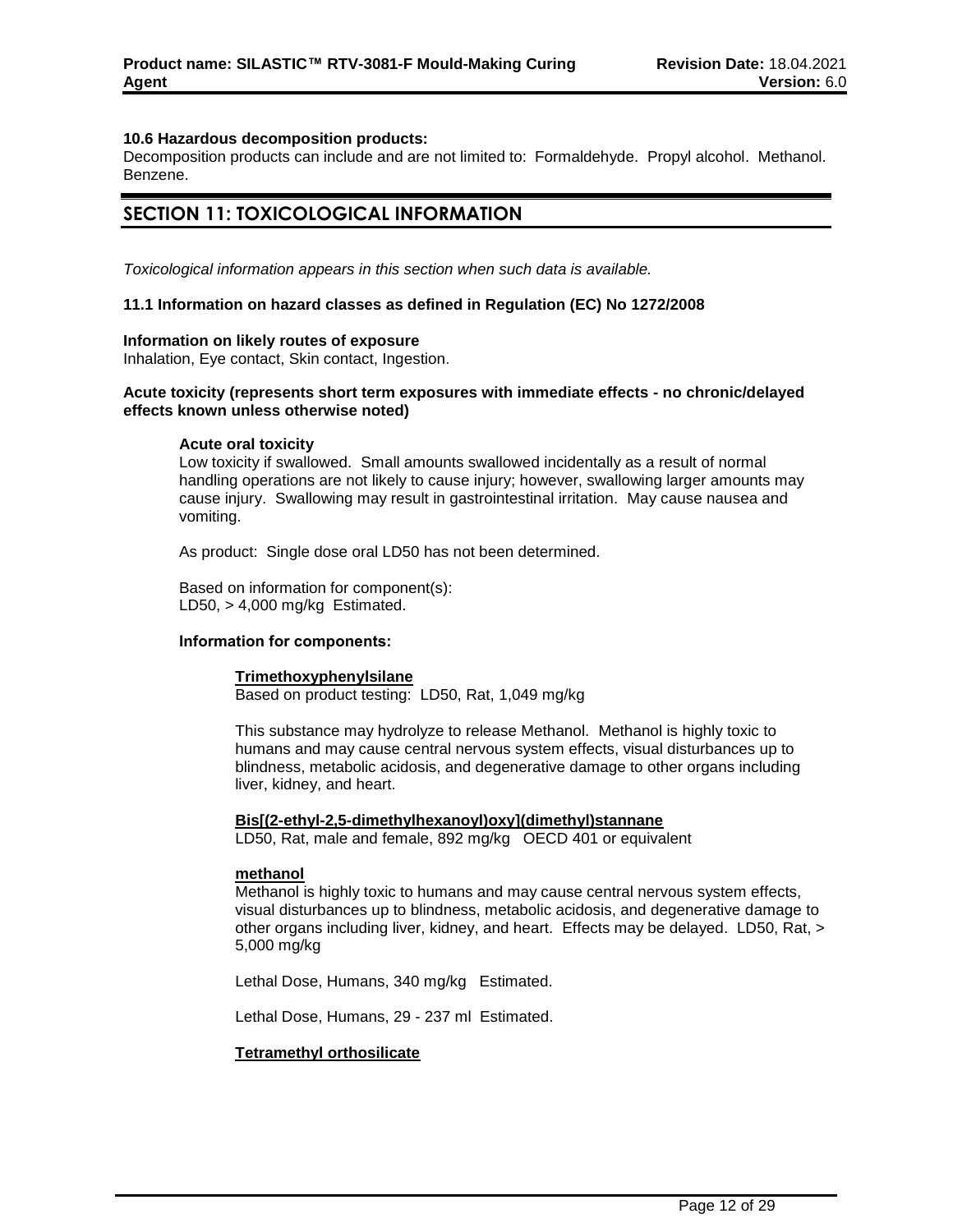Low toxicity if swallowed. Small amounts swallowed incidentally as a result of normal handling operations are not likely to cause injury; however, swallowing larger amounts may cause injury.

For similar material(s): LD50, Rat, male and female, > 2,500 mg/kg OECD Test Guideline 423 No deaths occurred at this concentration.

## **1,2-Bis (trimethoxysilyl) ethane**

LD50, Rat, 1,910 mg/kg

This substance may hydrolyze to release Methanol. Methanol is highly toxic to humans and may cause central nervous system effects, visual disturbances up to blindness, metabolic acidosis, and degenerative damage to other organs including liver, kidney, and heart.

## **Acute dermal toxicity**

Prolonged skin contact is unlikely to result in absorption of harmful amounts.

As product: The dermal LD50 has not been determined.

Based on information for component(s): LD50,  $> 2,000$  mg/kg Estimated.

#### **Information for components:**

#### **Trimethoxyphenylsilane**

For similar material(s): LD50, Rabbit, male, 2,471 mg/kg OECD 402 or equivalent

This substance may hydrolyze to release Methanol. Effects of methanol are the same as observed via oral and inhalation exposure and include central nervous system (CNS) depression, visual impairment up to blindness, metabolic acidosis, with effects on organ systems such as liver, kidneys and heart, even death.

#### **Bis[(2-ethyl-2,5-dimethylhexanoyl)oxy](dimethyl)stannane**

LD50, Rat, > 2,000 mg/kg

## **methanol**

Effects of methanol are the same as observed via oral and inhalation exposure and include central nervous system (CNS) depression, visual impairment up to blindness, metabolic acidosis, with effects on organ systems such as liver, kidneys and heart, even death. LD50, Rabbit, 15,800 mg/kg

## **Tetramethyl orthosilicate**

Prolonged skin contact is unlikely to result in absorption of harmful amounts.

The dermal LD50 has not been determined.

## **1,2-Bis (trimethoxysilyl) ethane**

The dermal LD50 has not been determined.

This substance may hydrolyze to release Methanol. Effects of methanol are the same as observed via oral and inhalation exposure and include central nervous system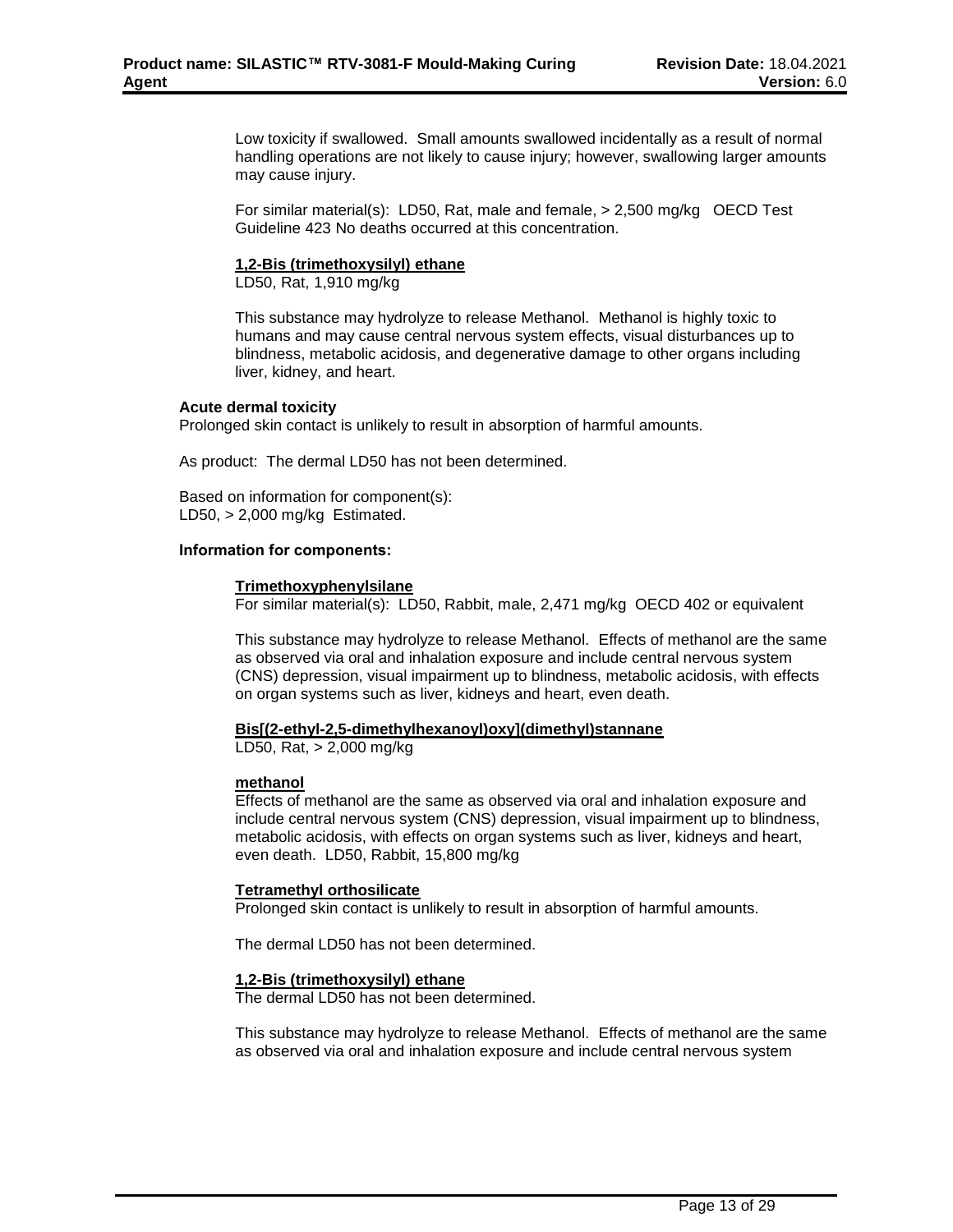(CNS) depression, visual impairment up to blindness, metabolic acidosis, with effects on organ systems such as liver, kidneys and heart, even death.

#### **Acute inhalation toxicity**

Brief exposure (minutes) is not likely to cause adverse effects. Mist may cause irritation of upper respiratory tract (nose and throat) and lungs. Excessive exposure may cause: Dizziness. Drowsiness. Headache.

As product: The LC50 has not been determined.

### **Information for components:**

#### **Trimethoxyphenylsilane**

The LC50 has not been determined.

This substance may hydrolyze to release Methanol. Inhalation of methanol may cause effects ranging from headache, narcosis and visual impairment to metabolic acidosis, blindness, and even death.

#### **Bis[(2-ethyl-2,5-dimethylhexanoyl)oxy](dimethyl)stannane**

As product: The LC50 has not been determined.

#### **methanol**

Easily attainable vapor concentrations may cause serious adverse effects, even death. At lower concentrations: May cause respiratory irritation and central nervous system depression. Symptoms may include headache, dizziness and drowsiness, progressing to incoordination and unconsciousness. Inhalation of methanol may cause effects ranging from headache, narcosis and visual impairment to metabolic acidosis, blindness, and even death. Effects may be delayed.

LC50, Rat, 4 Hour, vapour, 3 mg/l

## **Tetramethyl orthosilicate**

Vapor concentrations are attainable which may be fatal with single exposure. May cause lung injury.

LC50, Rat, male, 4 Hour, vapour, 0.392 mg/l OECD Test Guideline 403

#### **1,2-Bis (trimethoxysilyl) ethane**

LC50, Rat, 4 Hour, vapour, 0.03 mg/l

This substance may hydrolyze to release Methanol. Inhalation of methanol may cause effects ranging from headache, narcosis and visual impairment to metabolic acidosis, blindness, and even death.

#### **Skin corrosion/irritation**

Based on information for component(s): Brief contact may cause slight skin irritation with local redness.

#### **Information for components:**

## **Trimethoxyphenylsilane**

Brief contact is essentially nonirritating to skin.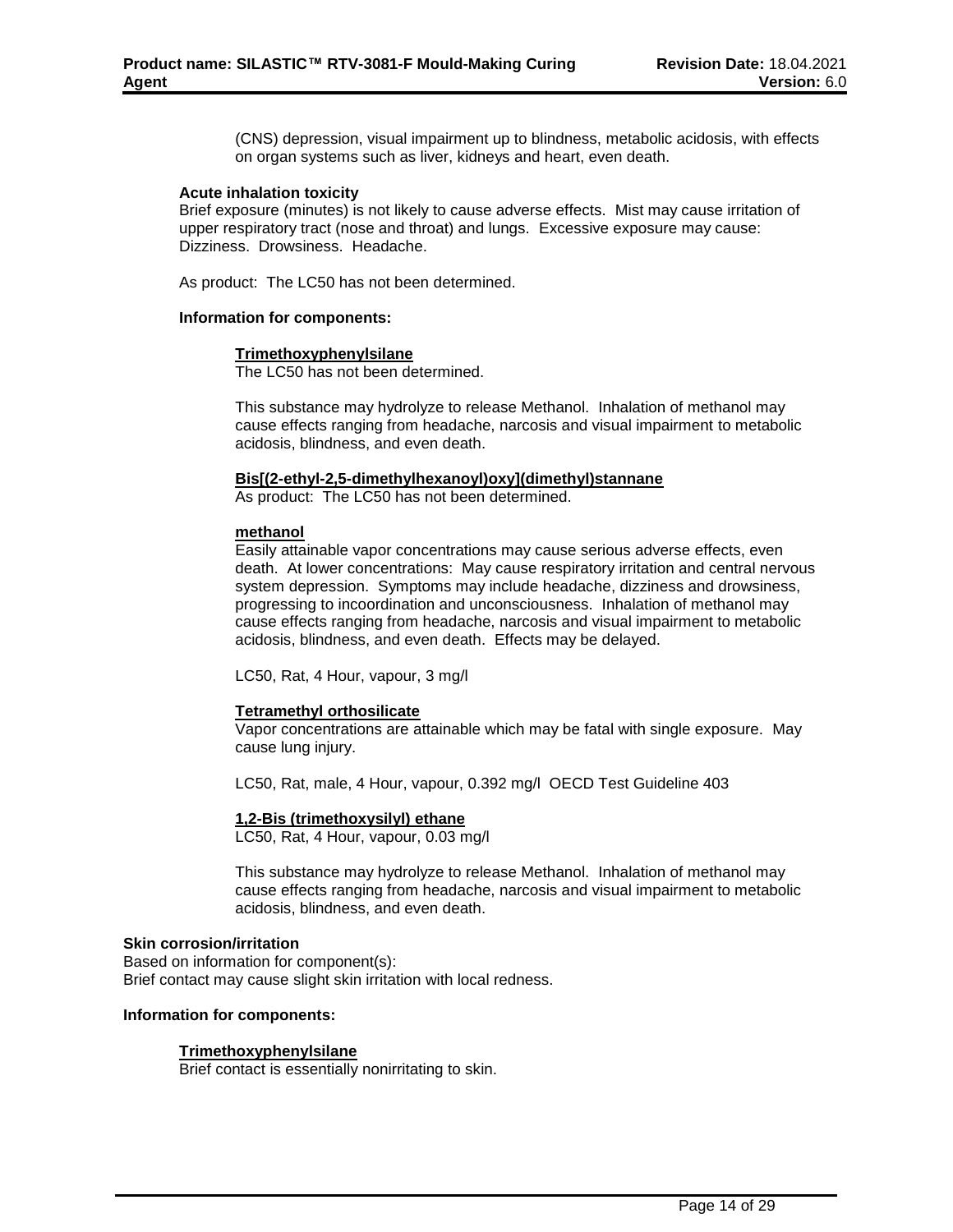### **Bis[(2-ethyl-2,5-dimethylhexanoyl)oxy](dimethyl)stannane**

Brief contact may cause skin irritation with local redness.

## **methanol**

Prolonged contact may cause slight skin irritation with local redness.

#### **Tetramethyl orthosilicate**

Brief contact may cause slight skin irritation with local redness.

#### **1,2-Bis (trimethoxysilyl) ethane**

Prolonged contact may cause skin burns. Symptoms may include pain, severe local redness, swelling, and tissue damage.

#### **Serious eye damage/eye irritation**

Based on information for component(s): May cause slight eye irritation. May cause slight temporary corneal injury. May cause mild eye discomfort.

#### **Information for components:**

#### **Trimethoxyphenylsilane**

Essentially nonirritating to eyes. Corneal injury is unlikely.

#### **Bis[(2-ethyl-2,5-dimethylhexanoyl)oxy](dimethyl)stannane**

May cause slight eye irritation. May cause slight temporary corneal injury.

#### **methanol**

May cause eye irritation.

#### **Tetramethyl orthosilicate**

May cause severe irritation with corneal injury which may result in permanent impairment of vision, even blindness. Chemical burns may occur. Vapor may cause severe eye irritation.

#### **1,2-Bis (trimethoxysilyl) ethane**

May cause severe eye irritation.

## **Sensitization**

For skin sensitization: Contains component(s) which have caused allergic skin sensitization in guinea pigs.

For respiratory sensitization: No relevant data found.

#### **Information for components:**

## **Trimethoxyphenylsilane**

For similar material(s): Did not cause allergic skin reactions when tested in guinea pigs.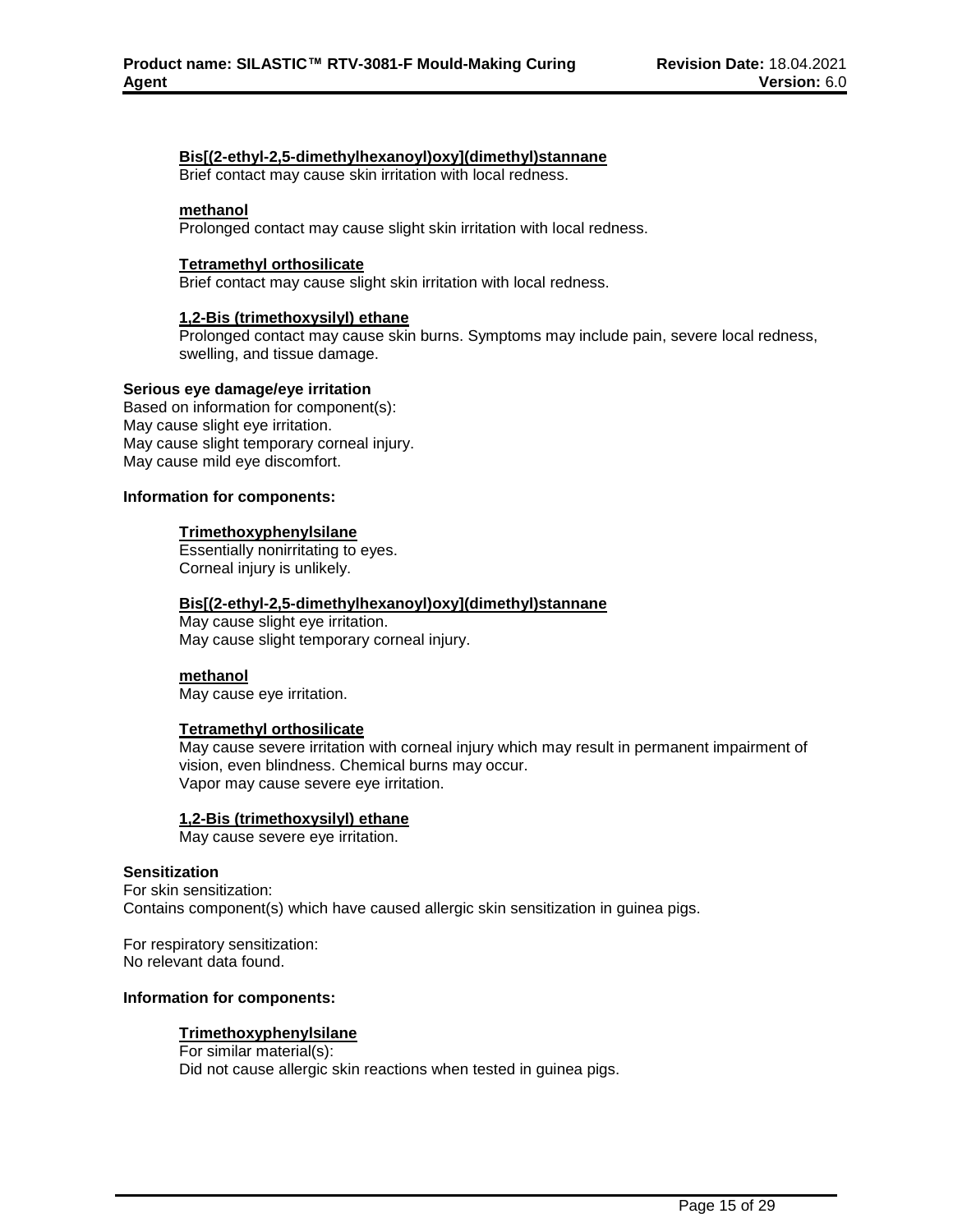For respiratory sensitization: No relevant data found.

## **Bis[(2-ethyl-2,5-dimethylhexanoyl)oxy](dimethyl)stannane**

Has caused allergic skin reactions when tested in guinea pigs.

For respiratory sensitization: No relevant data found.

## **methanol**

For skin sensitization: No relevant data found.

For respiratory sensitization: No relevant data found.

## **Tetramethyl orthosilicate**

For similar material(s): Did not cause allergic skin reactions when tested in guinea pigs.

For respiratory sensitization: No relevant data found.

## **1,2-Bis (trimethoxysilyl) ethane**

For skin sensitization: No relevant data found.

For respiratory sensitization: No relevant data found.

## **Specific Target Organ Systemic Toxicity (Single Exposure)**

Available data are inadequate to determine single exposure specific target organ toxicity.

## **Information for components:**

## **Trimethoxyphenylsilane**

Available data are inadequate to determine single exposure specific target organ toxicity.

## **Bis[(2-ethyl-2,5-dimethylhexanoyl)oxy](dimethyl)stannane**

Available data are inadequate to determine single exposure specific target organ toxicity.

## **methanol**

Causes damage to organs. Route of Exposure: Oral Target Organs: Eyes, Central nervous system

## **Tetramethyl orthosilicate**

Available data are inadequate to determine single exposure specific target organ toxicity.

## **1,2-Bis (trimethoxysilyl) ethane**

Available data are inadequate to determine single exposure specific target organ toxicity.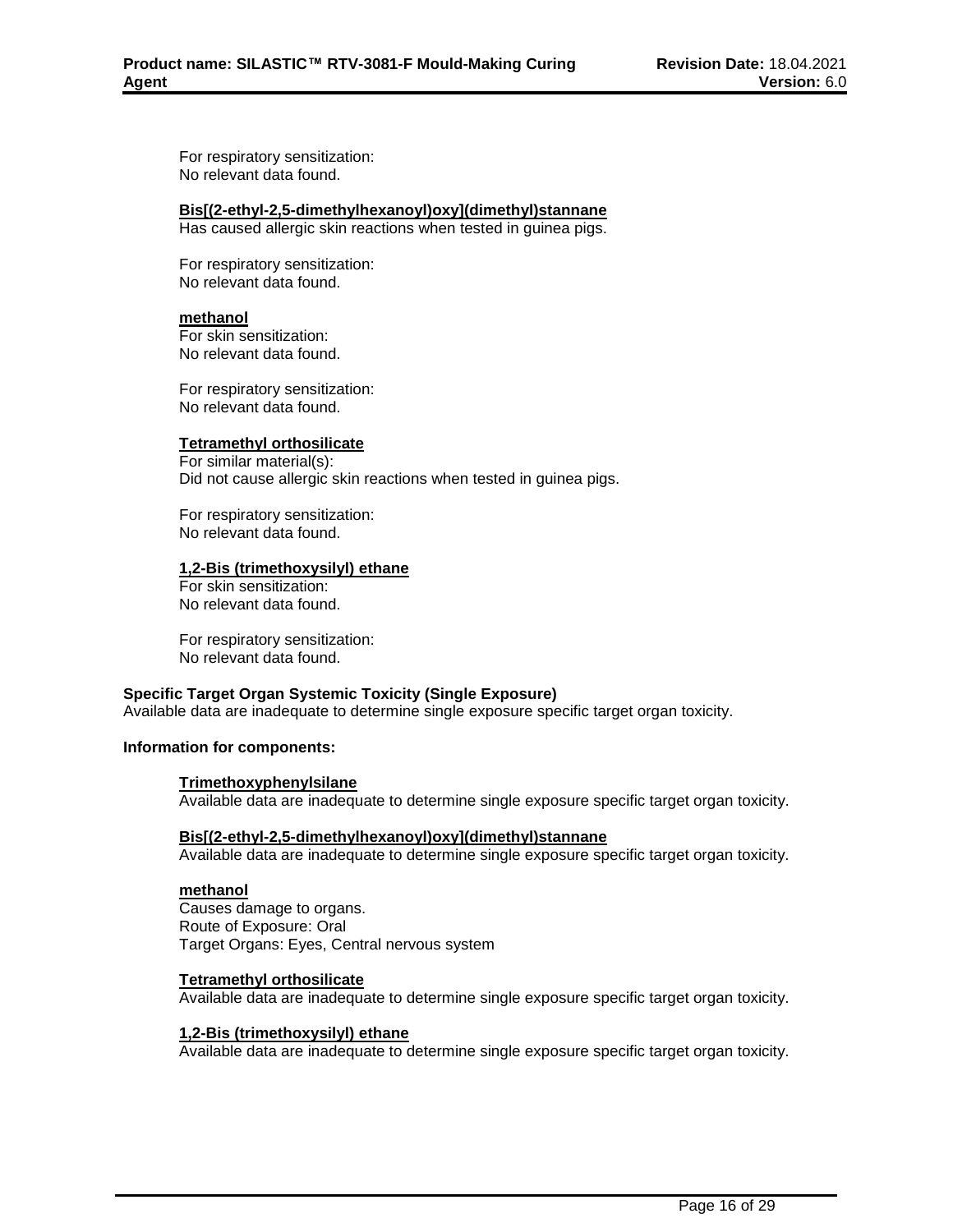#### **Aspiration Hazard**

Based on physical properties, not likely to be an aspiration hazard.

#### **Information for components:**

#### **Trimethoxyphenylsilane**

Based on available information, aspiration hazard could not be determined.

#### **Bis[(2-ethyl-2,5-dimethylhexanoyl)oxy](dimethyl)stannane**

Based on physical properties, not likely to be an aspiration hazard.

#### **methanol**

May be harmful if swallowed and enters airways.

#### **Tetramethyl orthosilicate**

May be harmful if swallowed and enters airways.

#### **1,2-Bis (trimethoxysilyl) ethane**

Based on available information, aspiration hazard could not be determined.

## **Chronic toxicity (represents longer term exposures with repeated dose resulting in chronic/delayed effects - no immediate effects known unless otherwise noted)**

## **Specific Target Organ Systemic Toxicity (Repeated Exposure)**

Contains component(s) which have been reported to cause effects on the following organs in animals: Blood Liver kidney Bladder Immune system.

#### **Information for components:**

#### **Trimethoxyphenylsilane**

In animals, effects have been reported on the following organs: Bladder. Kidney.

## **Bis[(2-ethyl-2,5-dimethylhexanoyl)oxy](dimethyl)stannane**

In animals, effects have been reported on the following organs: Blood Kidney Liver Immune system.

#### **methanol**

Methanol is highly toxic to humans and may cause central nervous system effects, visual disturbances up to blindness, metabolic acidosis, and degenerative damage to other organs including liver, kidney, and heart.

#### **Tetramethyl orthosilicate**

In animals, effects have been reported on the following organs: Respiratory effects.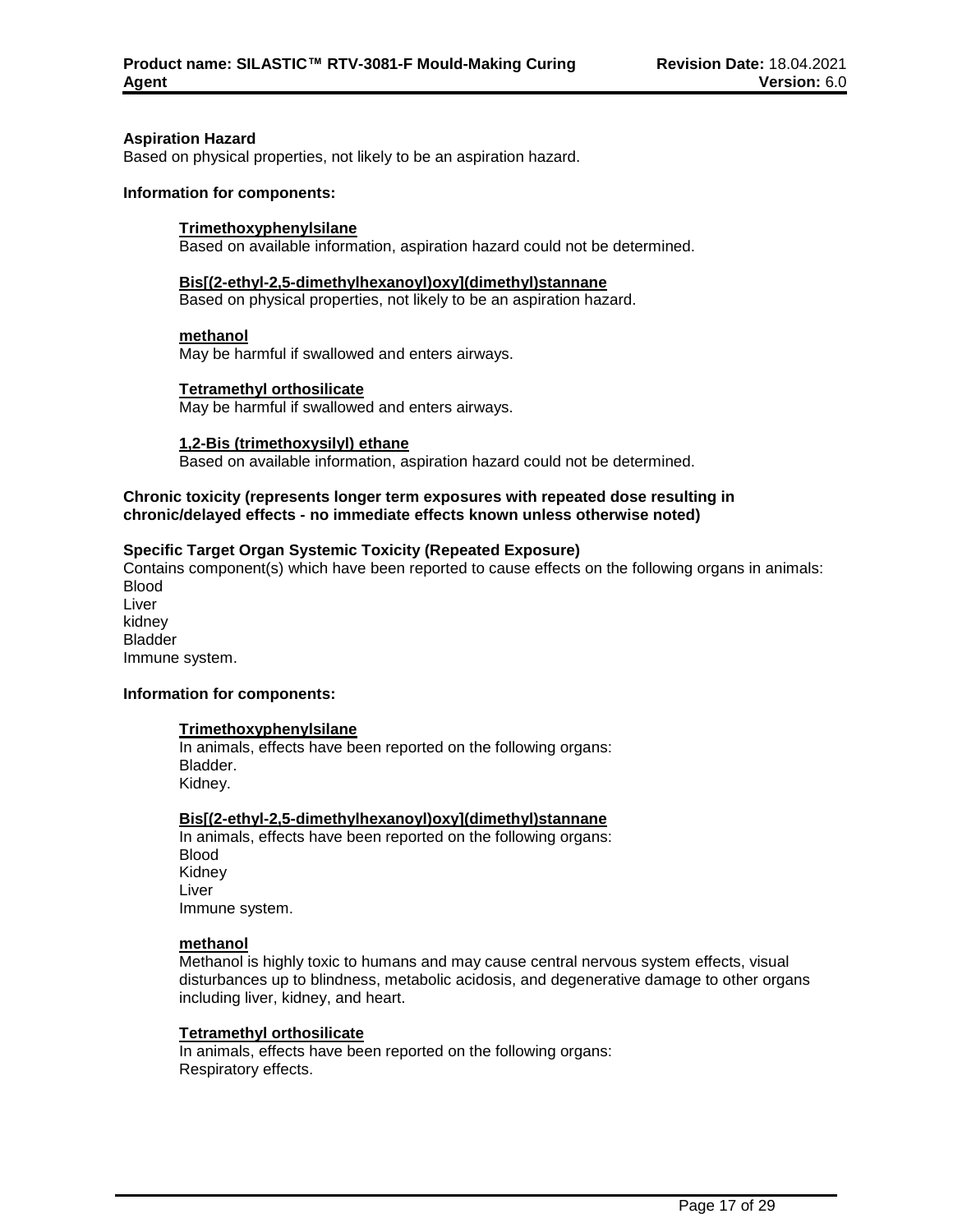### **1,2-Bis (trimethoxysilyl) ethane**

In animals, effects have been reported on the following organs: Nasal Cavity Respiratory tract. Eye.

#### **Carcinogenicity**

Contains a component(s) which did not cause cancer in long-term animal studies which used routes of exposure considered relevant to industrial handling.

#### **Information for components:**

#### **Trimethoxyphenylsilane**

No relevant data found.

#### **Bis[(2-ethyl-2,5-dimethylhexanoyl)oxy](dimethyl)stannane**

No relevant data found.

### **methanol**

Did not cause cancer in laboratory animals.

#### **Tetramethyl orthosilicate**

No relevant data found.

## **1,2-Bis (trimethoxysilyl) ethane**

No relevant data found.

## **Teratogenicity**

Contains component(s) which did not cause birth defects or any other fetal effects in lab animals.

## **Information for components:**

#### **Trimethoxyphenylsilane**

Did not cause birth defects or any other fetal effects in laboratory animals.

## **Bis[(2-ethyl-2,5-dimethylhexanoyl)oxy](dimethyl)stannane**

No relevant data found.

#### **methanol**

Methanol has caused birth defects in mice at doses nontoxic to the mother as well as slight behavioral effects in offspring of rats.

## **Tetramethyl orthosilicate**

For similar material(s): Did not cause birth defects or other effects in the fetus even at doses which caused toxic effects in the mother.

## **1,2-Bis (trimethoxysilyl) ethane**

No relevant data found.

#### **Reproductive toxicity**

Contains component(s) which did not interfere with reproduction in animal studies. Contains component(s) which did not interfere with fertility in animal studies.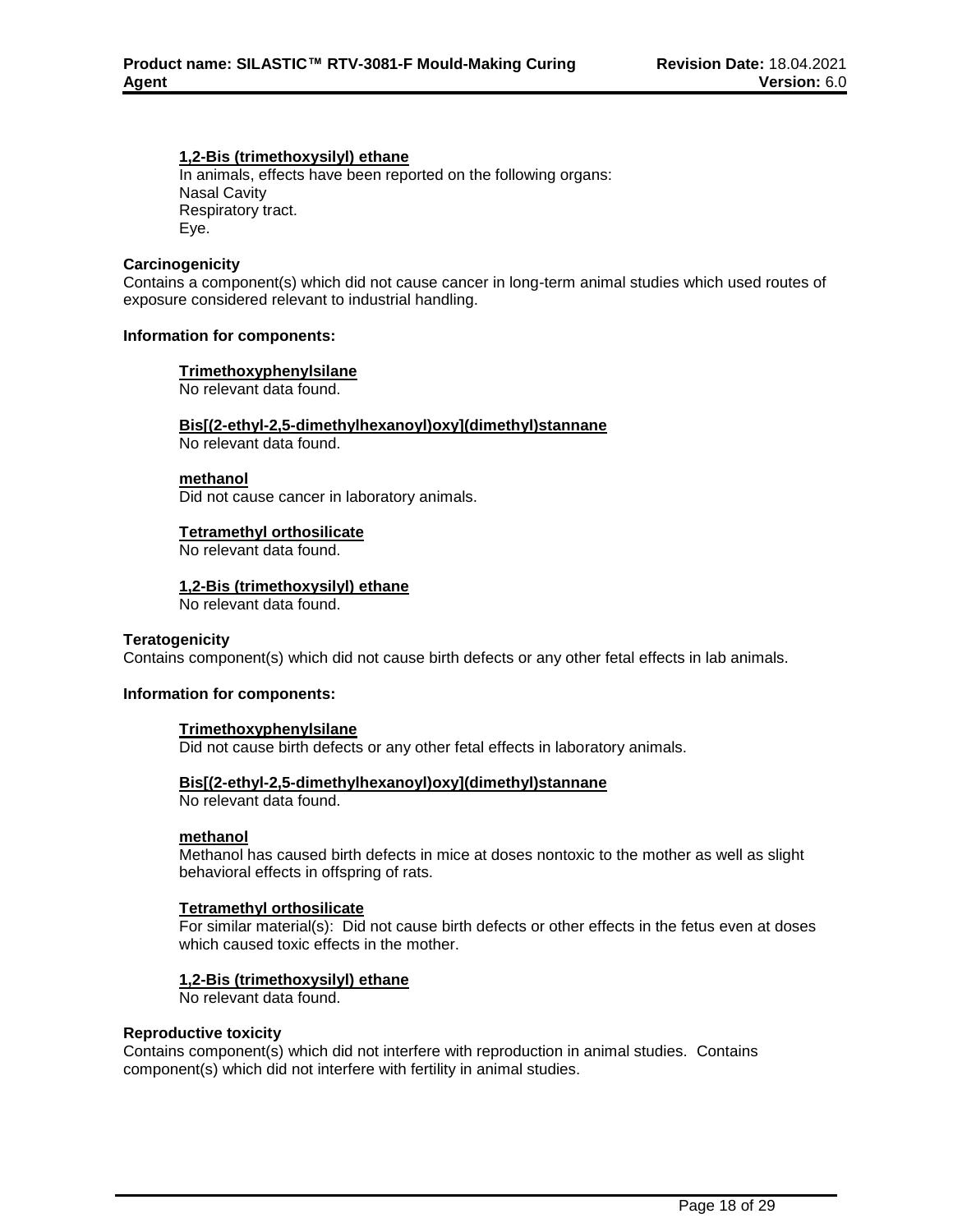## **Information for components:**

#### **Trimethoxyphenylsilane**

In animal studies, did not interfere with reproduction. In animal studies, did not interfere with fertility.

#### **Bis[(2-ethyl-2,5-dimethylhexanoyl)oxy](dimethyl)stannane**

No relevant data found.

### **methanol**

In animal studies, did not interfere with reproduction.

#### **Tetramethyl orthosilicate**

For similar material(s): In animal studies, did not interfere with reproduction.

## **1,2-Bis (trimethoxysilyl) ethane**

No relevant data found.

### **Mutagenicity**

Contains component(s) which were negative in some in vitro genetic toxicity studies and positive in others. Genetic toxicity studies in animals were negative for component(s) tested.

#### **Information for components:**

## **Trimethoxyphenylsilane**

In vitro genetic toxicity studies were negative.

#### **Bis[(2-ethyl-2,5-dimethylhexanoyl)oxy](dimethyl)stannane**

In vitro genetic toxicity studies were negative in some cases and positive in other cases. Animal genetic toxicity studies were negative.

### **methanol**

In vitro genetic toxicity studies were negative. Animal genetic toxicity studies were negative in some cases and positive in other cases.

#### **Tetramethyl orthosilicate**

In vitro genetic toxicity studies were negative. Animal genetic toxicity studies were negative.

#### **1,2-Bis (trimethoxysilyl) ethane**

No relevant data found.

### **11.2 Information on other hazards**

#### **Endocrine disrupting properties**

The substance/mixture does not contain components considered to have endocrine disrupting properties according to REACH Article 57(f) or Commission Delegated regulation (EU) 2017/2100 or Commission Regulation (EU) 2018/605 at levels of 0.1% or higher.

#### **Information for components:**

## **Trimethoxyphenylsilane**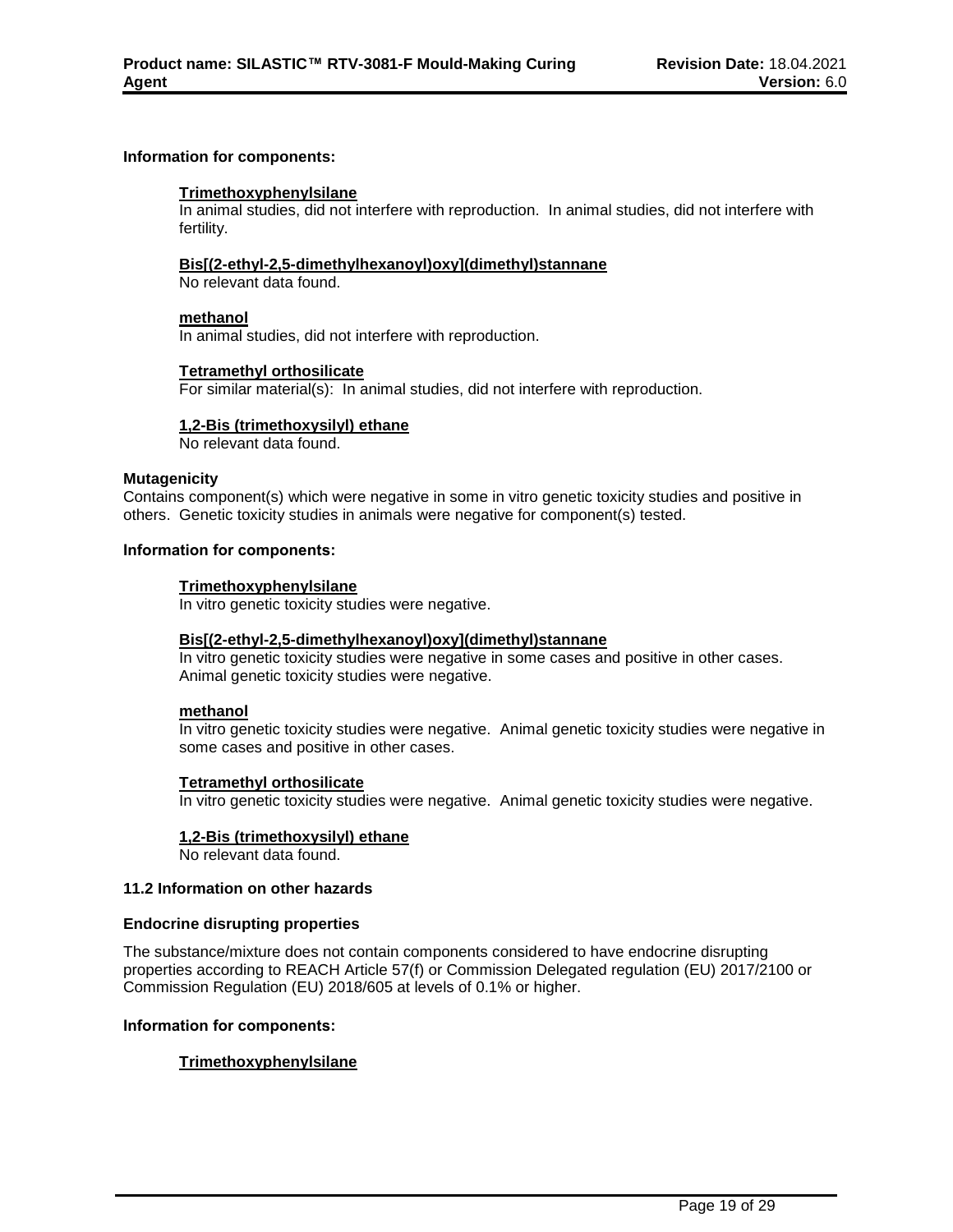The substance is not considered to have endocrine disrupting properties according to REACH Article 57(f), Commission Regulation (EU) 2018/605 or Commission Delegated Regulation (EU) 2017/2100.

## **Bis[(2-ethyl-2,5-dimethylhexanoyl)oxy](dimethyl)stannane**

The substance is not considered to have endocrine disrupting properties according to REACH Article 57(f), Commission Regulation (EU) 2018/605 or Commission Delegated Regulation (EU) 2017/2100.

## **methanol**

The substance is not considered to have endocrine disrupting properties according to REACH Article 57(f), Commission Regulation (EU) 2018/605 or Commission Delegated Regulation (EU) 2017/2100.

## **Tetramethyl orthosilicate**

The substance is not considered to have endocrine disrupting properties according to REACH Article 57(f), Commission Regulation (EU) 2018/605 or Commission Delegated Regulation (EU) 2017/2100.

## **1,2-Bis (trimethoxysilyl) ethane**

The substance is not considered to have endocrine disrupting properties according to REACH Article 57(f), Commission Regulation (EU) 2018/605 or Commission Delegated Regulation (EU) 2017/2100.

## **SECTION 12: ECOLOGICAL INFORMATION**

*Ecotoxicological information appears in this section when such data is available.*

## **12.1 Toxicity**

## **Trimethoxyphenylsilane**

**Acute toxicity to fish** Based on data from similar materials No toxicity at the limit of solubility LC50, Oncorhynchus mykiss (rainbow trout), 96 Hour, > 100 mg/l, OECD Test Guideline 203 On basis of test data. No toxicity at the limit of solubility LC50, Oncorhynchus mykiss (rainbow trout), 96 Hour, > 0.20 mg/l, OECD Test Guideline 203

## **Acute toxicity to aquatic invertebrates**

On basis of test data. No toxicity at the limit of solubility EC50, Daphnia magna (Water flea), 48 Hour, > 0.0029 mg/l, OECD Test Guideline 202

## **Acute toxicity to algae/aquatic plants**

On basis of test data. No toxicity at the limit of solubility ErC50, Pseudokirchneriella subcapitata (green algae), 72 Hour, > 0.17 mg/l, OECD Test Guideline 201

## **Toxicity to bacteria**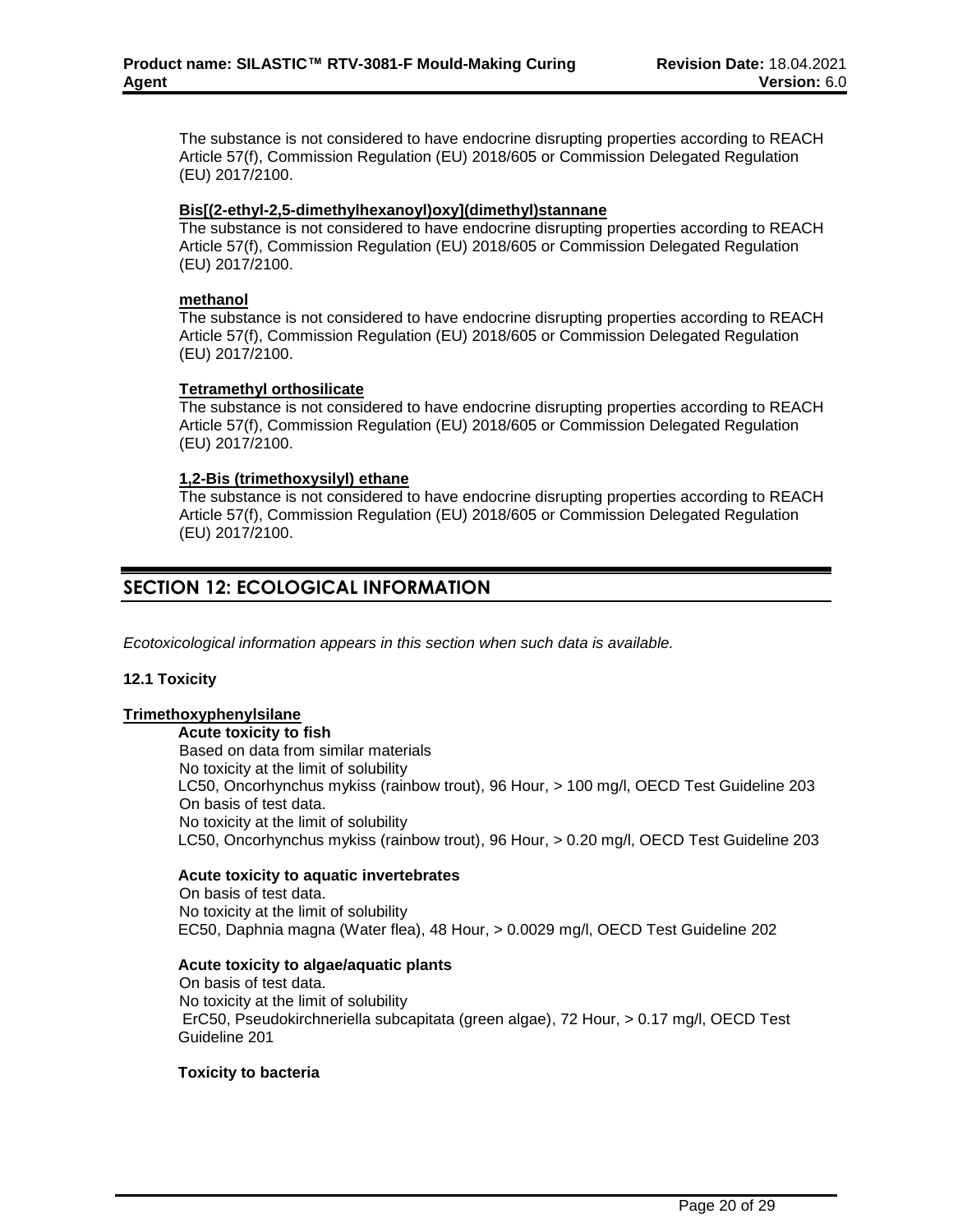Based on data from similar materials EC50, 3 Hour, > 1,000 mg/l, OECD Test Guideline 209

### **Bis[(2-ethyl-2,5-dimethylhexanoyl)oxy](dimethyl)stannane**

#### **Acute toxicity to fish**

Material is harmful to aquatic organisms (LC50/EC50/IC50 between 10 and 100 mg/L in the most sensitive species).

For similar material(s):

LC50, Zebra fish (Danio/Brachydanio rerio), semi-static test, 96 Hour, > 100 mg/l, OECD Test Guideline 203 or Equivalent

#### **Acute toxicity to aquatic invertebrates**

EC50, Daphnia magna, static test, 48 Hour, 39 mg/l, OECD Test Guideline 202 or Equivalent

#### **Acute toxicity to algae/aquatic plants**

ErC50, Algae (Scenedesmus subspicatus), Growth rate, 72 Hour, Growth rate, 7.6 mg/l, OECD Test Guideline 201 or Equivalent For similar material(s): NOEC, Algae (Scenedesmus subspicatus), Growth rate, 72 Hour, Growth rate, 1.1 mg/l, OECD Test Guideline 201 or Equivalent

## **Toxicity to bacteria**

For similar material(s): EC50, Bacteria, 3 Hour, Respiration rates., 14 mg/l

#### **methanol**

#### **Acute toxicity to fish**

Material is practically non-toxic to aquatic organisms on an acute basis (LC50/EC50/EL50/LL50 >100 mg/L in the most sensitive species tested). Material is not classified as dangerous to aquatic organisms (LC50/EC50/IC50/LL50/EL50 greater than 100 mg/L in most sensitive species). LC50, Bluegill sunfish (Lepomis macrochirus), flow-through test, 96 Hour, 15,400 mg/l

#### **Acute toxicity to aquatic invertebrates**

LC50, Daphnia magna (Water flea), 48 Hour, > 10,000 mg/l

## **Acute toxicity to algae/aquatic plants**

ErC50, Pseudokirchneriella subcapitata (green algae), 96 Hour, Growth rate, 22,000 mg/l, OECD Test Guideline 201 or Equivalent

## **Toxicity to bacteria**

IC50, activated sludge, 3 Hour, Respiration rates., > 1,000 mg/l, OECD Test Guideline 209

## **Chronic toxicity to fish**

NOEC, Oryzias latipes (Orange-red killifish), 200 Hour, 15,800 mg/l

## **Tetramethyl orthosilicate**

## **Acute toxicity to fish**

Material is practically non-toxic to aquatic organisms on an acute basis (LC50/EC50/EL50/LL50 >100 mg/L in the most sensitive species tested). Material is not classified as dangerous to aquatic organisms (LC50/EC50/IC50/LL50/EL50 greater than 100 mg/L in most sensitive species). For similar material(s):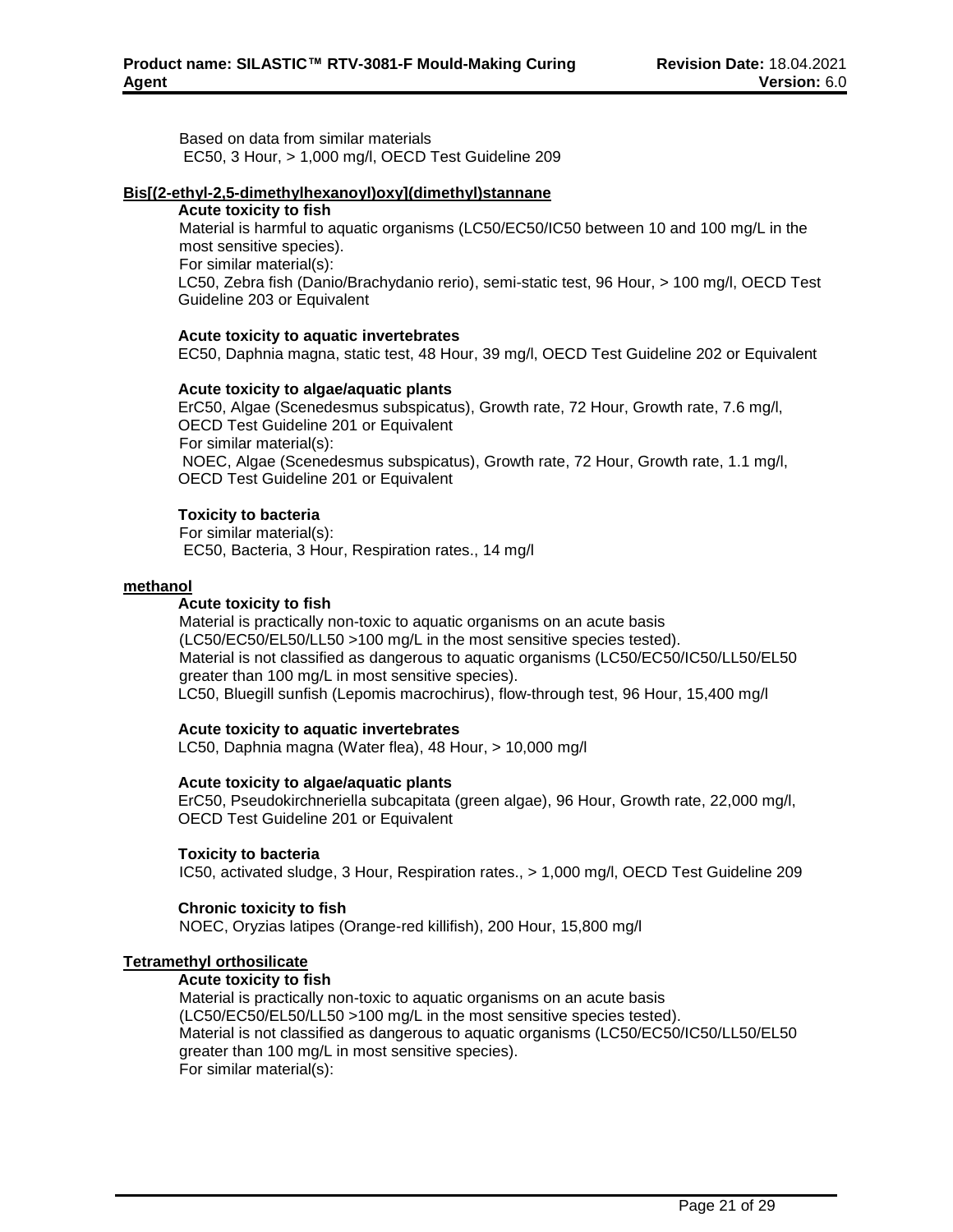LC50, Zebra fish (Danio/Brachydanio rerio), 96 Hour, > 245 mg/l

#### **Acute toxicity to aquatic invertebrates**

For similar material(s):

EC50, Daphnia magna (Water flea), 48 Hour, > 500 mg/l

## **Acute toxicity to algae/aquatic plants**

For similar material(s):

ErC50, Pseudokirchneriella subcapitata (green algae), 72 Hour, Growth rate inhibition, > 100 mg/l

### **1,2-Bis (trimethoxysilyl) ethane**

#### **Acute toxicity to aquatic invertebrates**

Material is slightly toxic to aquatic organisms on an acute basis (LC50/EC50 between 10 and 100 mg/L in the most sensitive species tested).

Material is harmful to aquatic organisms (LC50/EC50/IC50 between 10 and 100 mg/L in the most sensitive species).

For similar material(s):

EL50, Daphnia magna (Water flea), 48 Hour, 92.2 mg/l, OECD Test Guideline 202 or **Equivalent** 

## **Acute toxicity to algae/aquatic plants**

For similar material(s): EL50, Pseudokirchneriella subcapitata (green algae), 72 Hour, Growth rate, 671 mg/l, OECD Test Guideline 201 or Equivalent

#### **12.2 Persistence and degradability**

#### **Trimethoxyphenylsilane**

**Biodegradability:** Based on data from similar materials **Biodegradation:** 1 % **Exposure time:** 28 d **Method:** OECD Test Guideline 310

## **Bis[(2-ethyl-2,5-dimethylhexanoyl)oxy](dimethyl)stannane**

**Biodegradability:** For similar material(s): Material is expected to biodegrade very slowly (in the environment). Fails to pass OECD/EEC tests for ready biodegradability. For similar material(s): 10-day Window: Fail **Biodegradation:** 3 % **Exposure time:** 28 d **Method:** OECD Test Guideline 301F or Equivalent

#### **methanol**

**Biodegradability:** Material is readily biodegradable. Passes OECD test(s) for ready biodegradability.

## **Tetramethyl orthosilicate**

**Biodegradability:** For similar material(s): Material is readily biodegradable. Passes OECD test(s) for ready biodegradability. For similar material(s): 10-day Window: Pass **Biodegradation:** 98 % **Exposure time:** 28 d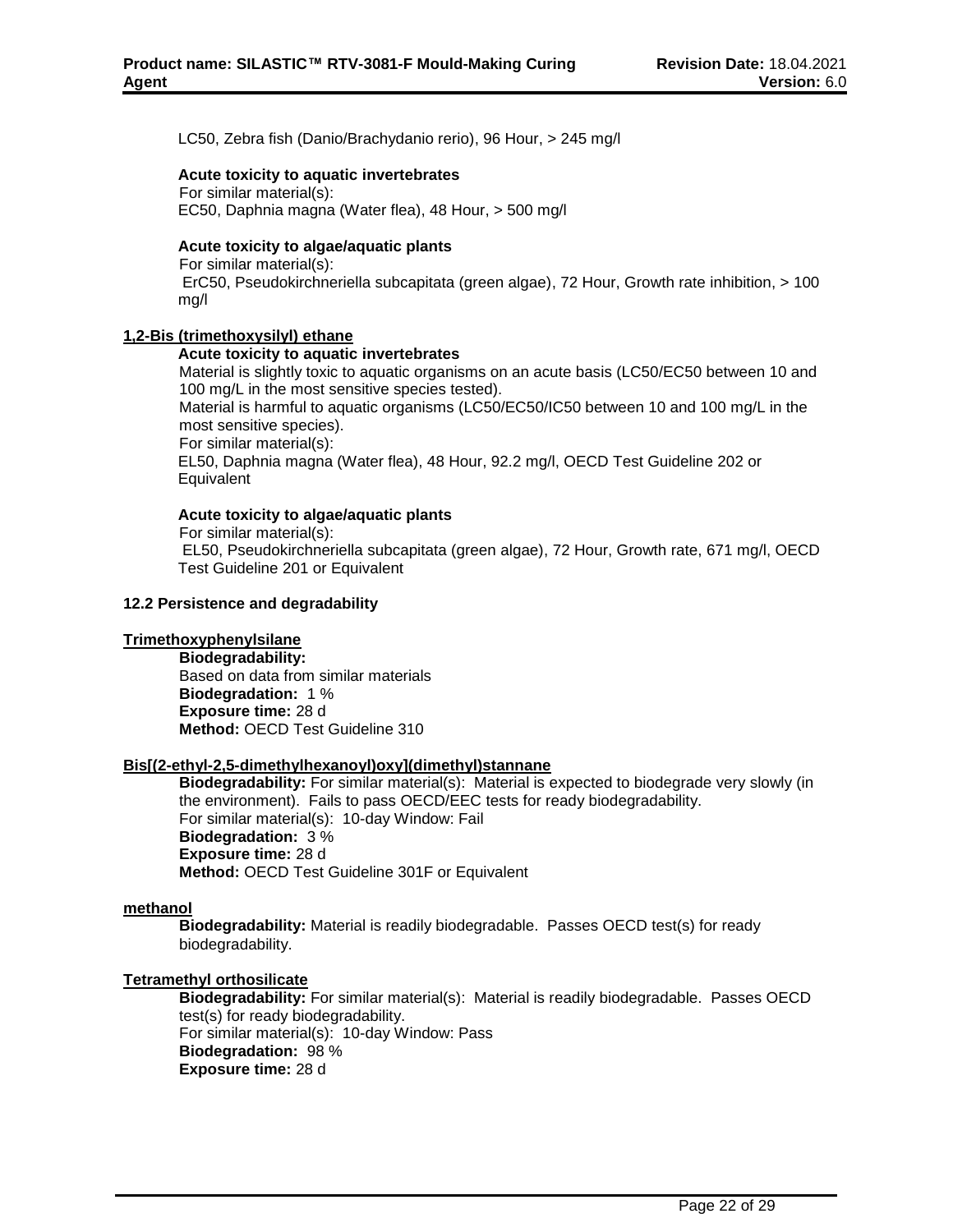**Method:** OECD Test Guideline 301A or Equivalent

### **Stability in Water (1/2-life)**

Hydrolysis, DT50, < 3 min, pH 7

### **1,2-Bis (trimethoxysilyl) ethane**

**Biodegradability:** Material is readily biodegradable. Passes OECD test(s) for ready biodegradability.

**Biodegradation:** 64 % **Exposure time:** 28 d **Method:** OECD Test Guideline 301B or Equivalent

#### **12.3 Bioaccumulative potential**

#### **Trimethoxyphenylsilane**

**Bioaccumulation:** Bioconcentration potential is low (BCF < 100 or Log Pow < 3). **Partition coefficient: n-octanol/water(log Pow):** 0.55 Estimated. **Bioconcentration factor (BCF):** 3 Fish Estimated.

## **Bis[(2-ethyl-2,5-dimethylhexanoyl)oxy](dimethyl)stannane**

**Bioaccumulation:** No relevant data found.

#### **methanol**

**Bioaccumulation:** Bioconcentration potential is low (BCF < 100 or Log Pow < 3). **Partition coefficient: n-octanol/water(log Pow):** -0.77 Measured **Bioconcentration factor (BCF):** < 10 Leuciscus idus (Golden orfe) Measured

#### **Tetramethyl orthosilicate**

**Bioaccumulation:** Bioconcentration potential is low (BCF < 100 or Log Pow < 3). **Partition coefficient: n-octanol/water(log Pow):** -0.5 estimated

### **1,2-Bis (trimethoxysilyl) ethane**

**Bioaccumulation:** Bioconcentration potential is low (BCF < 100 or Log Pow < 3). **Partition coefficient: n-octanol/water(log Pow):** -1.68 at 25 °C

## **12.4 Mobility in soil**

#### **Trimethoxyphenylsilane**

**Partition coefficient (Koc):** 7500 Estimated.

## **Bis[(2-ethyl-2,5-dimethylhexanoyl)oxy](dimethyl)stannane**

No relevant data found.

#### **methanol**

**Partition coefficient (Koc):** 0.44 Estimated.

## **Tetramethyl orthosilicate**

No relevant data found.

#### **1,2-Bis (trimethoxysilyl) ethane**

No relevant data found.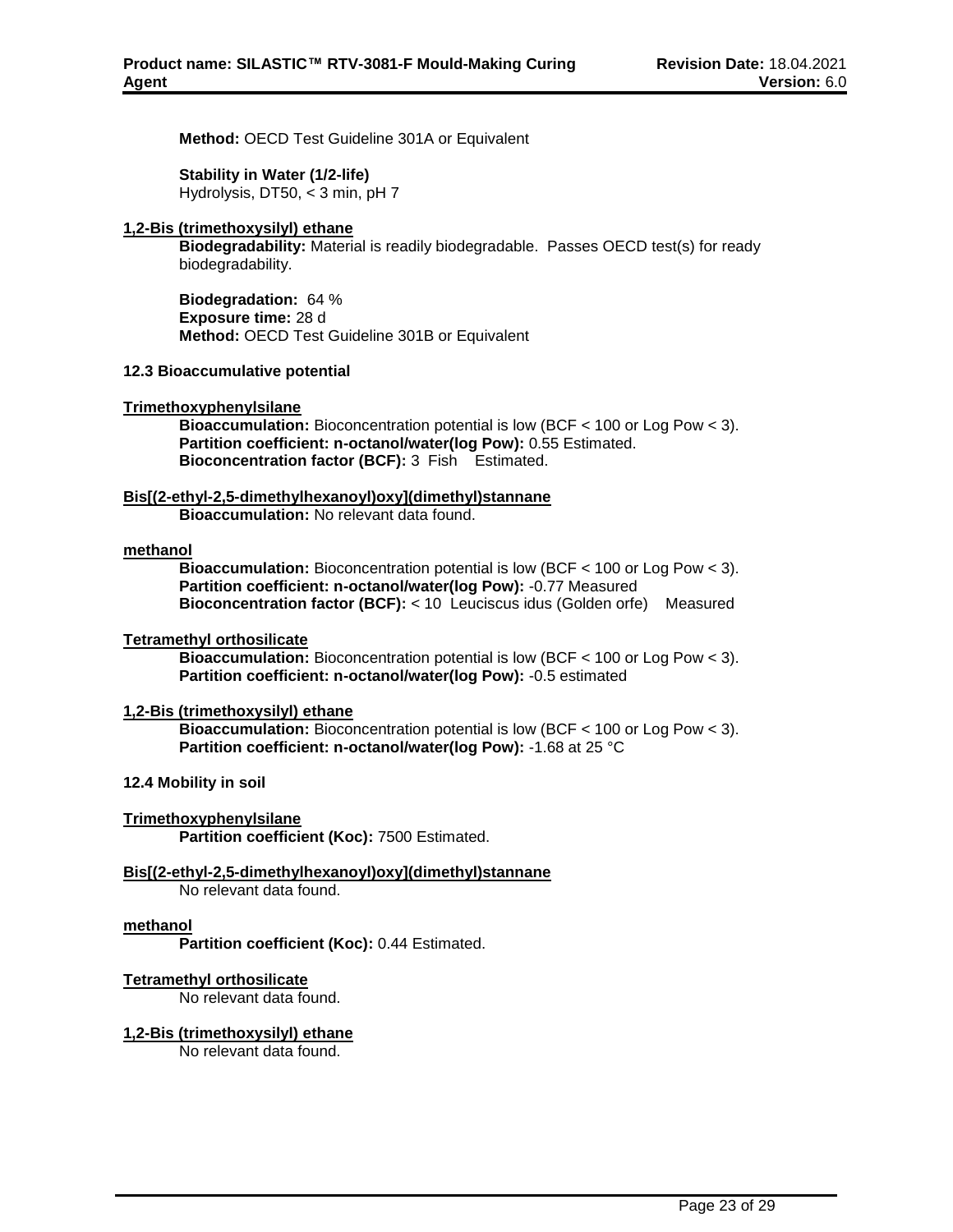#### **12.5 Results of PBT and vPvB assessment**

### **Trimethoxyphenylsilane**

This substance has not been assessed for persistence, bioaccumulation and toxicity (PBT).

#### **Bis[(2-ethyl-2,5-dimethylhexanoyl)oxy](dimethyl)stannane**

This substance has not been assessed for persistence, bioaccumulation and toxicity (PBT).

### **methanol**

This substance is not considered to be persistent, bioaccumulating and toxic (PBT). This substance is not considered to be very persistent and very bioaccumulating (vPvB).

#### **Tetramethyl orthosilicate**

This substance is not considered to be persistent, bioaccumulating and toxic (PBT). This substance is not considered to be very persistent and very bioaccumulating (vPvB).

#### **1,2-Bis (trimethoxysilyl) ethane**

This substance has not been assessed for persistence, bioaccumulation and toxicity (PBT).

### **12.6 Endocrine disrupting properties**

The substance/mixture does not contain components considered to have endocrine disrupting properties according to REACH Article 57(f) or Commission Delegated regulation (EU) 2017/2100 or Commission Regulation (EU) 2018/605 at levels of 0.1% or higher.

#### **Trimethoxyphenylsilane**

The substance is not considered to have endocrine disrupting properties according to REACH Article 57(f), Commission Regulation (EU) 2018/605 or Commission Delegated Regulation (EU) 2017/2100.

#### **Bis[(2-ethyl-2,5-dimethylhexanoyl)oxy](dimethyl)stannane**

The substance is not considered to have endocrine disrupting properties according to REACH Article 57(f), Commission Regulation (EU) 2018/605 or Commission Delegated Regulation (EU) 2017/2100.

#### **methanol**

The substance is not considered to have endocrine disrupting properties according to REACH Article 57(f), Commission Regulation (EU) 2018/605 or Commission Delegated Regulation (EU) 2017/2100.

## **Tetramethyl orthosilicate**

The substance is not considered to have endocrine disrupting properties according to REACH Article 57(f), Commission Regulation (EU) 2018/605 or Commission Delegated Regulation (EU) 2017/2100.

## **1,2-Bis (trimethoxysilyl) ethane**

The substance is not considered to have endocrine disrupting properties according to REACH Article 57(f), Commission Regulation (EU) 2018/605 or Commission Delegated Regulation (EU) 2017/2100.

## **12.7 Other adverse effects**

## **Trimethoxyphenylsilane**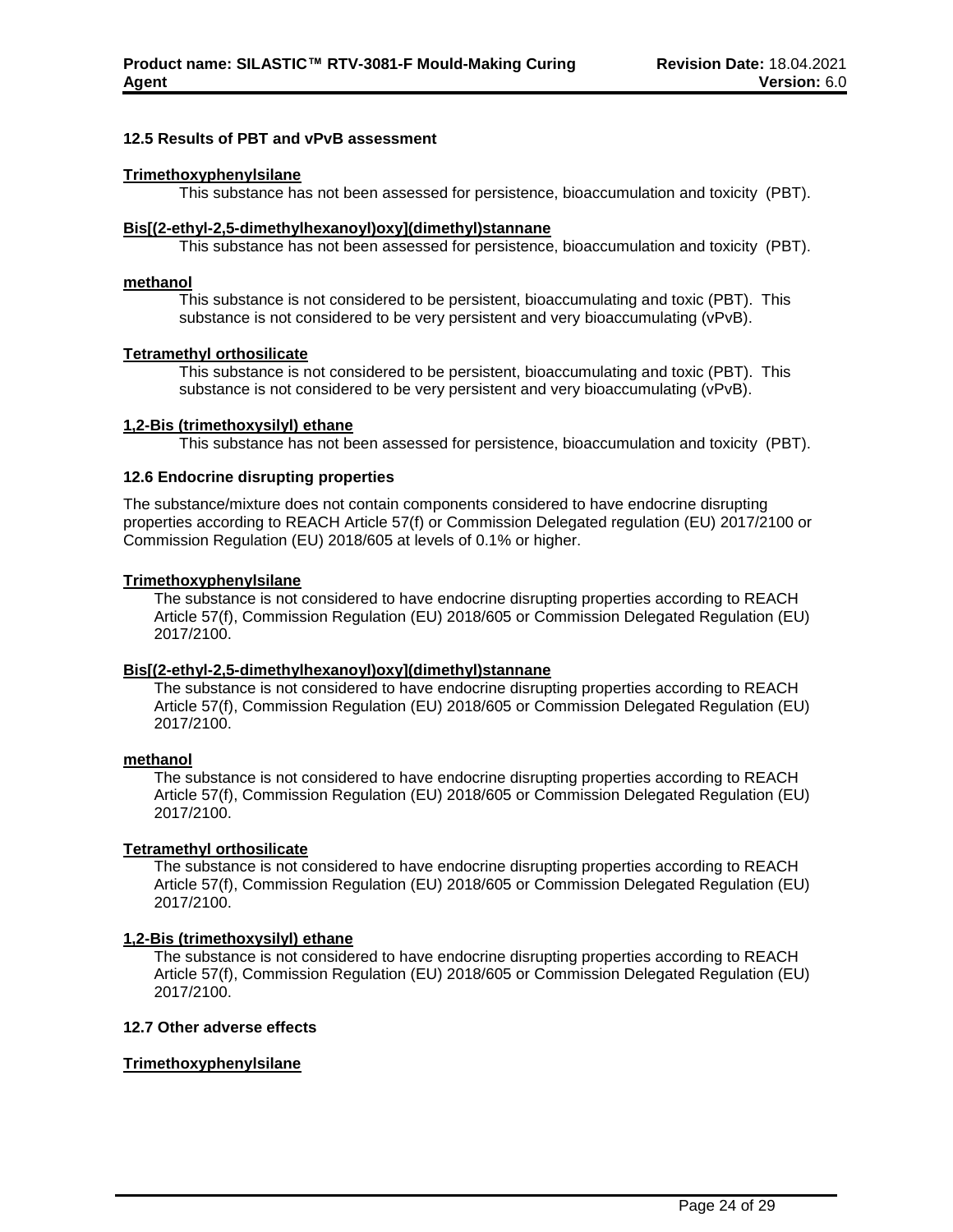This substance is not on the Montreal Protocol list of substances that deplete the ozone layer.

### **Bis[(2-ethyl-2,5-dimethylhexanoyl)oxy](dimethyl)stannane**

This substance is not on the Montreal Protocol list of substances that deplete the ozone layer.

### **methanol**

This substance is not on the Montreal Protocol list of substances that deplete the ozone layer.

#### **Tetramethyl orthosilicate**

This substance is not on the Montreal Protocol list of substances that deplete the ozone layer.

#### **1,2-Bis (trimethoxysilyl) ethane**

This substance is not on the Montreal Protocol list of substances that deplete the ozone layer.

## **SECTION 13: DISPOSAL CONSIDERATIONS**

#### **13.1 Waste treatment methods**

Do not dump into any sewers, on the ground, or into any body of water. This product, when being disposed of in its unused and uncontaminated state should be treated as a hazardous waste according to EC Directive 2008/98/EC. Any disposal practices must be in compliance with all national and provincial laws and any municipal or local by-laws governing hazardous waste. For used, contaminated and residual materials additional evaluations may be required.

The definitive assignment of this material to the appropriate EWC group and thus its proper EWC code will depend on the use that is made of this material. Contact the authorized waste disposal services.

## **SECTION 14: TRANSPORT INFORMATION**

## **Classification for ROAD and Rail transport (ADR/RID):**

| 011001110111011101 110710 11111 11111 1111100011 17101111071 |                                                   |  |  |  |  |
|--------------------------------------------------------------|---------------------------------------------------|--|--|--|--|
| 14.1 UN number or ID number                                  | Not applicable                                    |  |  |  |  |
| 14.2 UN proper shipping name                                 | Not regulated for transport                       |  |  |  |  |
| 14.3 Transport hazard class(es)                              | Not applicable                                    |  |  |  |  |
| 14.4 Packing group                                           | Not applicable                                    |  |  |  |  |
| 14.5 Environmental hazards                                   | Not considered environmentally hazardous based on |  |  |  |  |

available data.

**14.6 Special precautions for user** No data available.

**Classification for INLAND waterways (ADNR/ADN): Consult your Dow contact before transporting by inland waterway**

## **Classification for SEA transport (IMO-IMDG):**

- **14.1 UN number or ID number** Not applicable
- **14.2 UN proper shipping name** Not regulated for transport
- **14.3 Transport hazard class(es)** Not applicable
- **14.4 Packing group** Not applicable
- **14.5 Environmental hazards** Not considered as marine pollutant based on available data.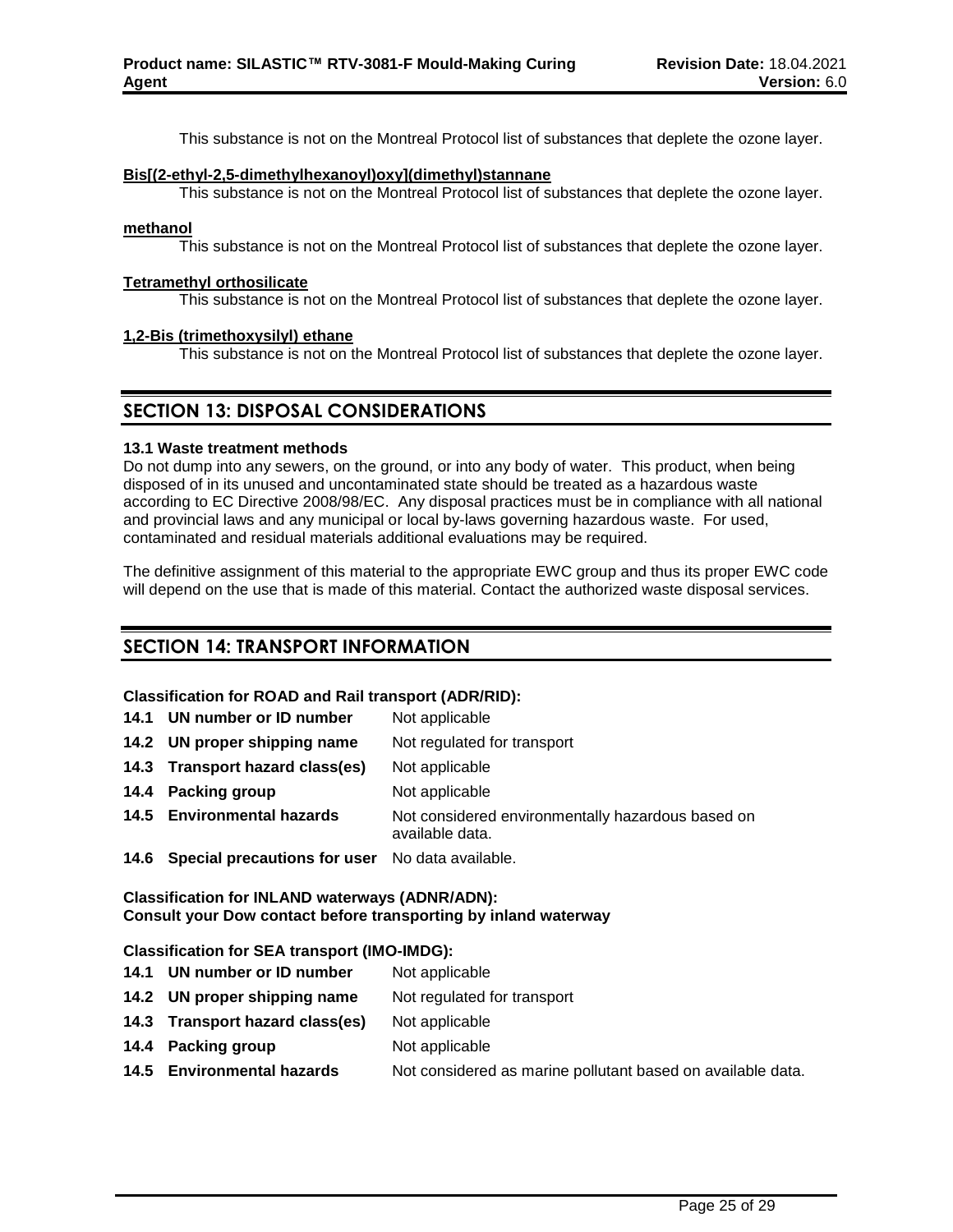- **14.6 Special precautions for user** No data available.
- **14.7 Maritime transport in bulk according to IMO instruments** Consult IMO regulations before transporting ocean bulk

## **Classification for AIR transport (IATA/ICAO):**

- **14.1 UN number or ID number** Not applicable
- **14.2 UN proper shipping name** Not regulated for transport
- **14.3 Transport hazard class(es)** Not applicable
- **14.4 Packing group** Not applicable
- 14.5 **Environmental hazards** Not applicable
- **14.6 Special precautions for user** No data available.

This information is not intended to convey all specific regulatory or operational requirements/information relating to this product. Transportation classifications may vary by container volume and may be influenced by regional or country variations in regulations. Additional transportation system information can be obtained through an authorized sales or customer service representative. It is the responsibility of the transporting organization to follow all applicable laws, regulations and rules relating to the transportation of the material.

## **SECTION 15: REGULATORY INFORMATION**

**15.1 Safety, health and environmental regulations/legislation specific for the substance or mixture**

**REACH - Restrictions on the manufacture, placing on the market and use of certain dangerous substances, preparations and articles (Annex XVII)** Conditions of restriction for the following entries should be considered: Number on list 3 Bis[(2-ethyl-2,5 dimethylhexanoyl)oxy](dimethyl)stannane (Number on list 20) methanol (Number on list 69)

**Seveso III: Directive 2012/18/EU of the European Parliament and of the Council on the control of major-accident hazards involving dangerous substances.** Listed in Regulation: Not applicable

#### **Further information**

Take note of Directive 94/33/EC on the protection of young people at work or stricter national regulations, where applicable.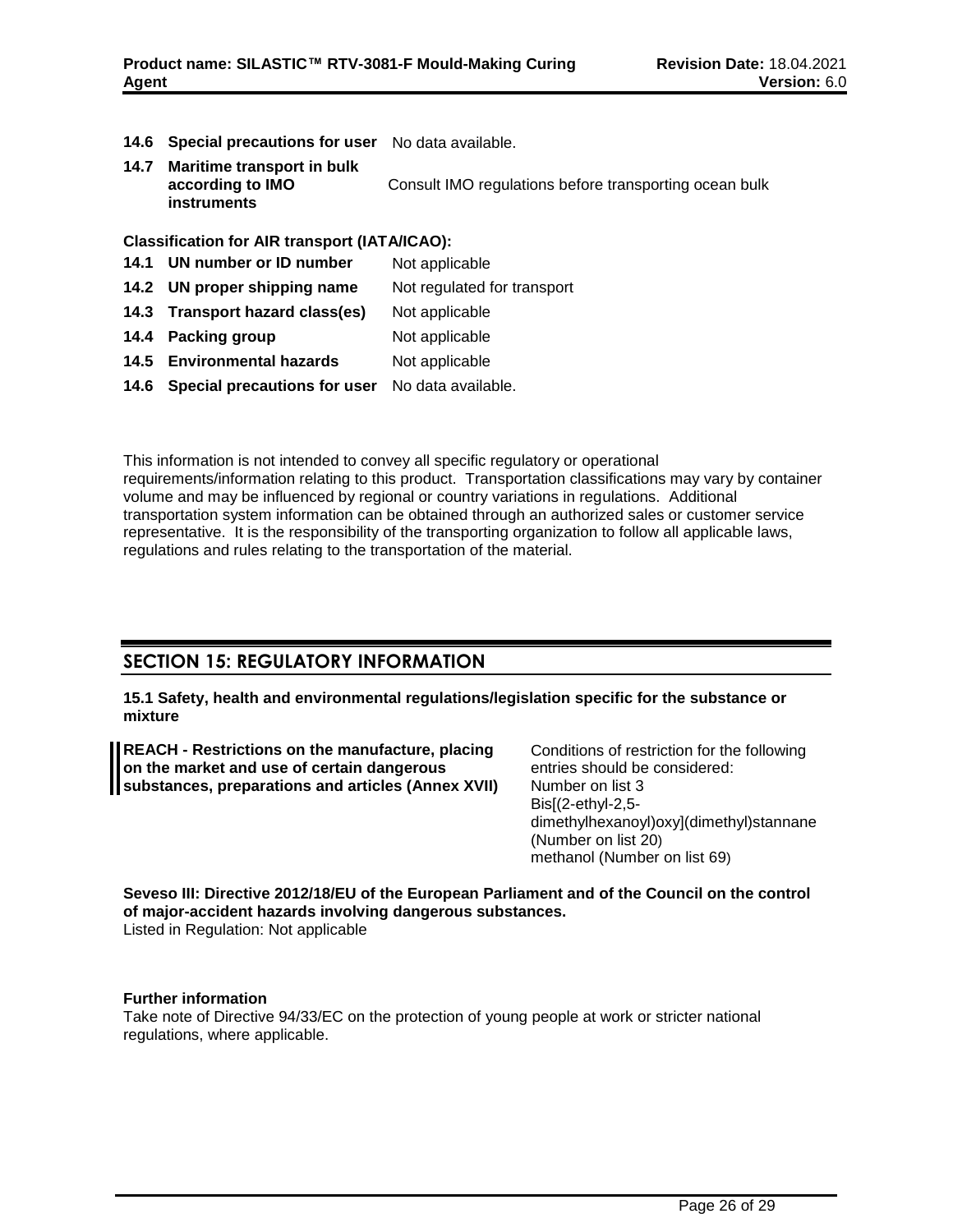## **15.2 Chemical safety assessment**

## **SECTION 16: OTHER INFORMATION**

#### **Full text of H-Statements referred to under sections 2 and 3.**

| H <sub>225</sub>  | Highly flammable liquid and vapour.                                                |
|-------------------|------------------------------------------------------------------------------------|
| H <sub>226</sub>  | Flammable liquid and vapour.                                                       |
| H <sub>301</sub>  | Toxic if swallowed.                                                                |
| H <sub>302</sub>  | Harmful if swallowed.                                                              |
| H <sub>311</sub>  | Toxic in contact with skin.                                                        |
| H <sub>315</sub>  | Causes skin irritation.                                                            |
| H317              | May cause an allergic skin reaction.                                               |
| H318              | Causes serious eye damage.                                                         |
| H <sub>3</sub> 19 | Causes serious eye irritation.                                                     |
| H <sub>330</sub>  | Fatal if inhaled.                                                                  |
| H <sub>331</sub>  | Toxic if inhaled.                                                                  |
| H370              | Causes damage to organs if swallowed.                                              |
| H372              | Causes damage to organs through prolonged or repeated exposure if inhaled.         |
| H373              | May cause damage to organs through prolonged or repeated exposure if<br>swallowed. |
| H412              | Harmful to aquatic life with long lasting effects.                                 |

### **Classification and procedure used to derive the classification for mixtures according to Regulation (EC) No 1272/2008**

Skin Sens. - 1 - H317 - Calculation method

STOT RE - 2 - H373 - Calculation method

#### **Revision**

Identification Number: 4107685 / A279 / Issue Date: 18.04.2021 / Version: 6.0 Most recent revision(s) are noted by the bold, double bars in left-hand margin throughout this document.

| ш<br>ı<br>L<br>o<br>ı |  |
|-----------------------|--|
|                       |  |

| 2006/15/EC             | Europe. Indicative occupational exposure limit values |
|------------------------|-------------------------------------------------------|
| <b>ACGIH</b>           | USA. ACGIH Threshold Limit Values (TLV)               |
| <b>ACGIH BEI</b>       | ACGIH - Biological Exposure Indices (BEI)             |
| Dow IHG                | Dow Industrial Hygiene Guideline                      |
| GB EH40                | UK. EH40 WEL - Workplace Exposure Limits              |
| <b>STEL</b>            | Short term exposure limit                             |
| <b>TWA</b>             | Time weighted average                                 |
| Acute Tox.             | Acute toxicity                                        |
| <b>Aquatic Chronic</b> | Long-term (chronic) aquatic hazard                    |
| Eye Dam.               | Serious eye damage                                    |
| Eye Irrit.             | Eye irritation                                        |
| Flam. Liq.             | Flammable liquids                                     |
| Skin Irrit.            | Skin irritation                                       |
| Skin Sens.             | Skin sensitisation                                    |
| <b>STOT RE</b>         | Specific target organ toxicity - repeated exposure    |
| <b>STOT SE</b>         | Specific target organ toxicity - single exposure      |